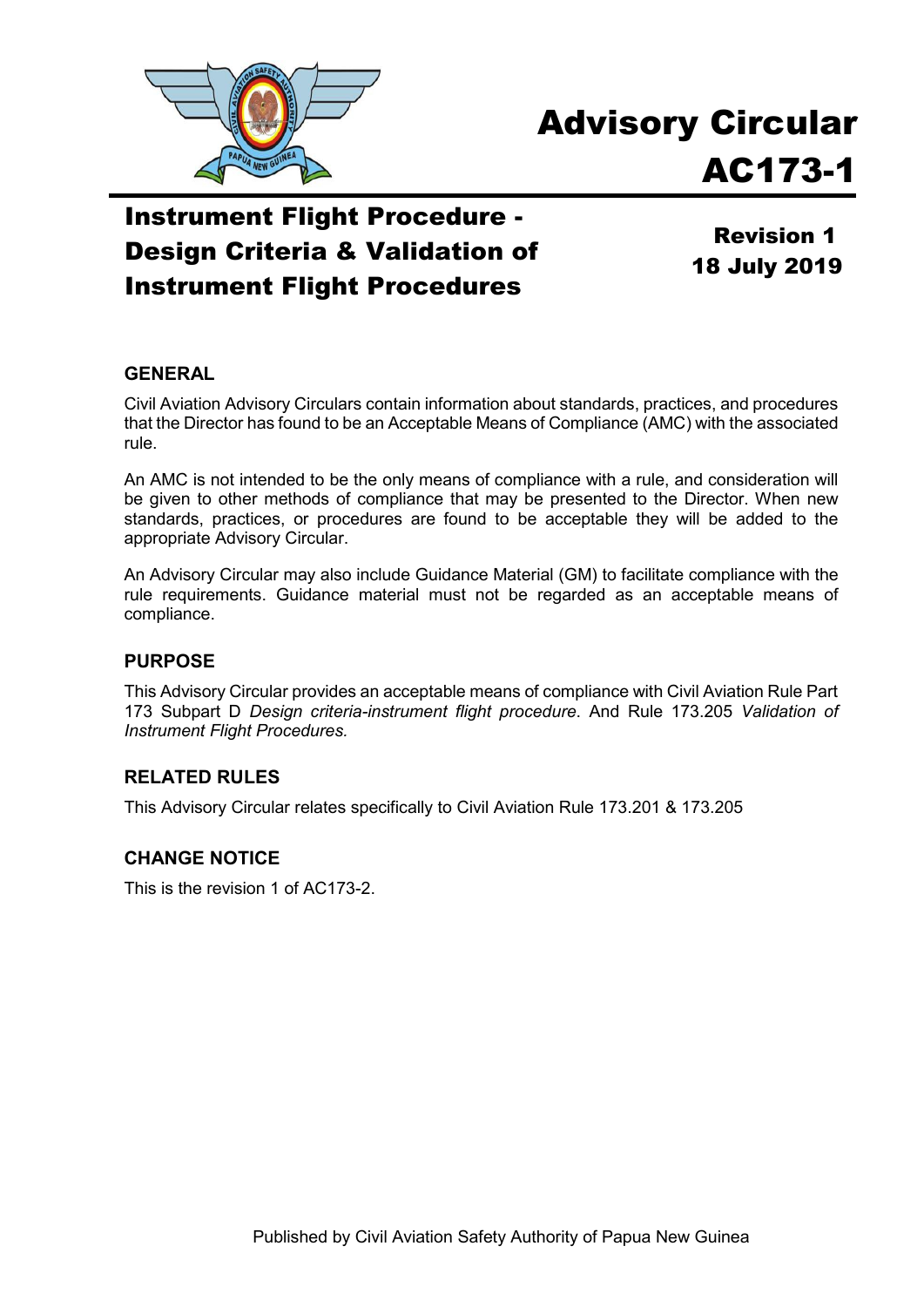## **Table of Contents**

| 1 |                                                           |  |
|---|-----------------------------------------------------------|--|
| 2 |                                                           |  |
|   | $\bullet$<br>$\bullet$                                    |  |
|   |                                                           |  |
| 5 |                                                           |  |
| 6 |                                                           |  |
|   |                                                           |  |
|   |                                                           |  |
|   |                                                           |  |
|   |                                                           |  |
|   |                                                           |  |
|   | APPENDIX B - REQUIREMENTS FOR FLIGHT VALIDATION PILOTS 21 |  |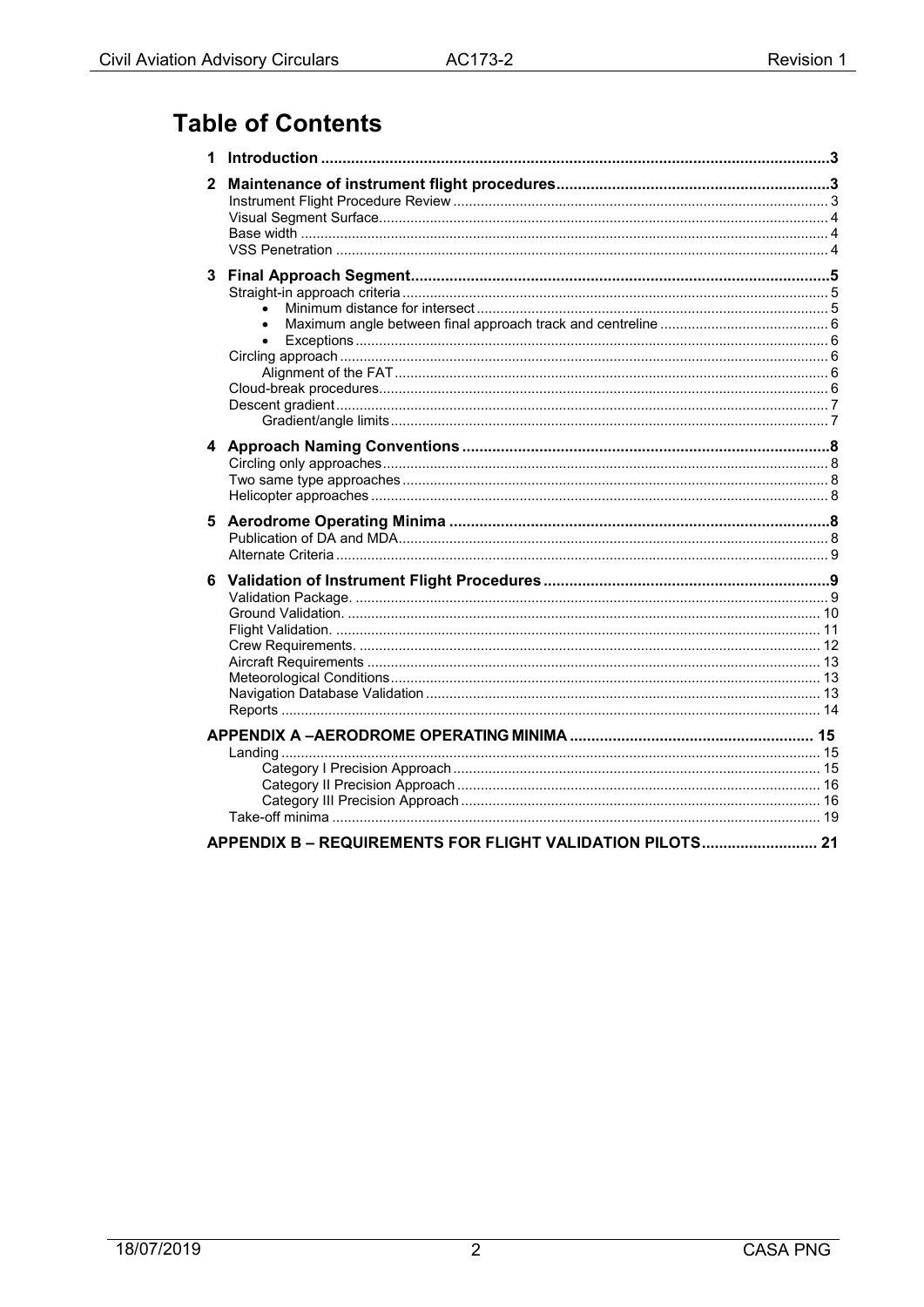## <span id="page-2-0"></span>**1 Introduction**

Civil Aviation Rule Part 173 provides for the certification and operation of organisations undertaking instrument flight procedure design within Papua New Guinea. It also includes the technical standards for design of an instrument flight procedure (IFP).

Civil Aviation Rule Part 173 Subpart D specifies the design criteria for instrument flight procedures in particular the relevant ICAO documents and standards. ICAO Document 8168, Procedures for Air Navigation Services – Aircraft Operations (PANS-OPS) – Volume I Flight Procedures, and Volume II Construction of Visual and Instrument Flight Procedures is the base instrument procedure document. The content of Document 8168 Volume II contains several requirements which can be ambiguous and interpreted in different ways. In order to ensure all Part 173 certificated organisations are working to the same criteria this Advisory Circular clarifies the application of ICAO Document 8168 requirements for Papua New Guinea.

Civil Aviation Rule 173.205 Validation of instrument flight procedures

The purpose of this rule part on the validation of Conventional, Precision and RNAV instrument flight procedures (IFP). It is considered as part of the criteria that will be applied for the introduction of Performance Based Navigation.

The following ICAO documentation form the requirements and basis for the design, validation and publication of CA IFP:

- ICAO PANS-OPS Doc 8168;
- ICAO Doc 8071 Volume 1 Chapter 8 and Volume II Chapter 5;
- Doc 9274 AN/904 Manual on the Use of the Collision Risk Model (CRM) for ILS Operations
- Doc 9368 AN/911 Instrument Flight Procedure Construction Manual
- Doc 9674 AN/946 World Geodetic System 1984 (WGS-84) Manual
- Doc 9365 Manual of All-Weather Operations
- Doc 9613 Performance based navigation (PBN) manual
- Doc 9905 Required Navigation Performance Authorization Required (RNP AR) Procedure Design Manual
- Doc 9931 Continuous Descent Operations (CDO) Manual
- Doc 9906 The Quality Assurance Manual for Flight Procedure Design VOLUME 1 to 6

### <span id="page-2-2"></span><span id="page-2-1"></span>**2 Maintenance of instrument flight procedures**

#### **Instrument Flight Procedure Review**

Civil aviation rule 173.101 requires the holder of an instrument flight procedure service certificate to continue to meet the standards and comply with the requirements of Subpart B prescribed for certification under Part 173. In this regard, the certificate holder is required under rule 173.61, to review all instrument flight procedures on a periodic basis.

The purpose of the periodic review is to ensure continuous compliance with changing criteria, to confirm adequate obstacle clearance and ensure that the IFP continues to meet user requirements.

It is considered that the maximum acceptable period for an IFP review is 5 years.

The holder shall maintain each flight procedure, at periodic intervals and upon the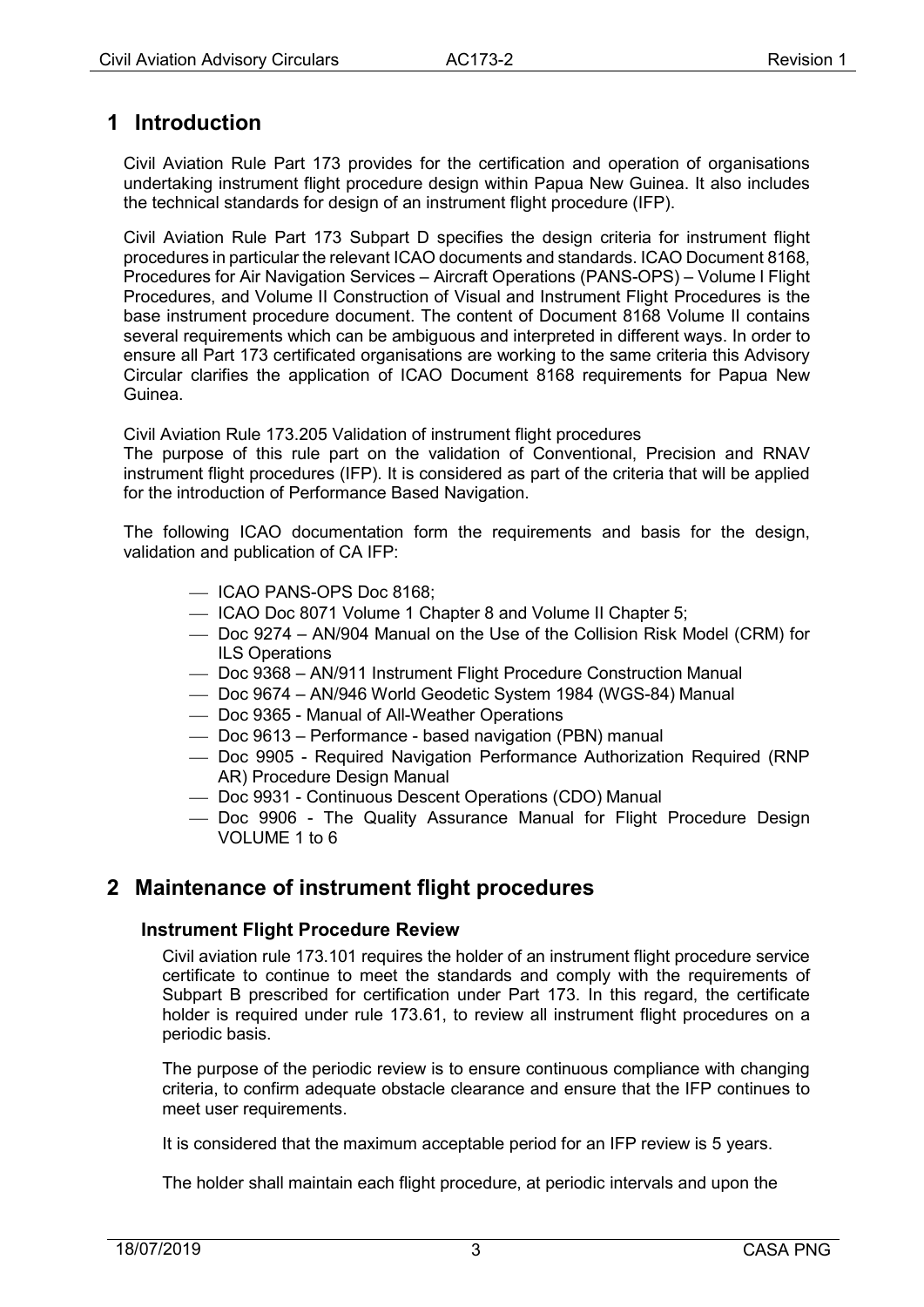conditions prescribed in CASA PNG Instrument Procedure Design Manual (IPDM).

Flight Re-Validation of instrument flight procedures at intervals not exceeding three years. The aim of these checks is to ensure the safety and continuing viability of published procedures.

#### <span id="page-3-0"></span>**Visual Segment Surface**

PANS-OPS Volume II, Part I, Section 4, Chapter 5, paragraph 5.4.6 introduced the requirement for a Visual Segment Surface (VSS) for procedures designed after 15 March 2007. Paragraph 5.4.6.3 requires that straight-in instrument approach procedures published before 15 March 2007 shall be protected in the visual segment by means of the VSS after the periodic review of the procedure, but no later than 15 March 2012.

Due to the volume of instrument procedures to be reviewed the deadline for implementation of VSS on existing straight-in approaches for Papua New Guinea is extended to 2016. An Aeronautical Information Circular (AIC) listing the aerodromes with VSS assessed and those where the VSS has not been assessed will be issued. The AIC will be regularly updated until the review programme and VSS implementation completed.

#### <span id="page-3-1"></span>**Base width**

The base width of the VSS is detailed in paragraph 5.4.6.1 as 300 metres for Code 3 and 4 runways and 150 metres for Code 1 and 2. Many Papua New Guinea aerodromes do not have 150 or 300 metre strips and to meet this requirement would require additional survey and obstacle removal. The Australian Civil Aviation Safety Authority has allowed the use of the runway strip in lieu of the PANS-OPS criteria and proposed a change to ICAO. The ICAO Instrument Flight Procedures Panel have agreed to a proposed change to the PANS-OPS criteria to make the VSS base width equal to the runway strip which should be updated in 2013.

The CASA PNG accepts the base width of the VSS as the published and surveyed runway strip width.

#### <span id="page-3-2"></span>**VSS Penetration**

If the VSS is penetrated in accordance with PANS-OPS Volume II, Part I, Section 4, Chapter 5, paragraph 5.4.6.4 an aeronautical study must be undertaken. The preferred mitigation options are to increase the nominal vertical path angle (VPA) or displace the runway threshold. To ensure a consistent application of aeronautical study mitigations the following are other acceptable mitigations to be applied:

#### **Aircraft Track**

When an approach is offset due to terrain the VSS area may be penetrated by the terrain which the approach is offset away from. For offset approaches the VSS areastill diverges by 15% on the side opposite the offset to protect aircraft positioning along the extended runway centreline once visual. It may be possible to mitigate these situations by requiring aircraft to fly the published track until past the VSS penetration.

#### **Visibility**

When the VSS is penetrated the IFP minimum visibility must be 1600m.

#### **Identify Obstacle on Chart**

The obstacle or associated spot height must be displayed on the approach chart in the PNG Aeronautical Information (PNG AIP). A boxed warning can also be used to identify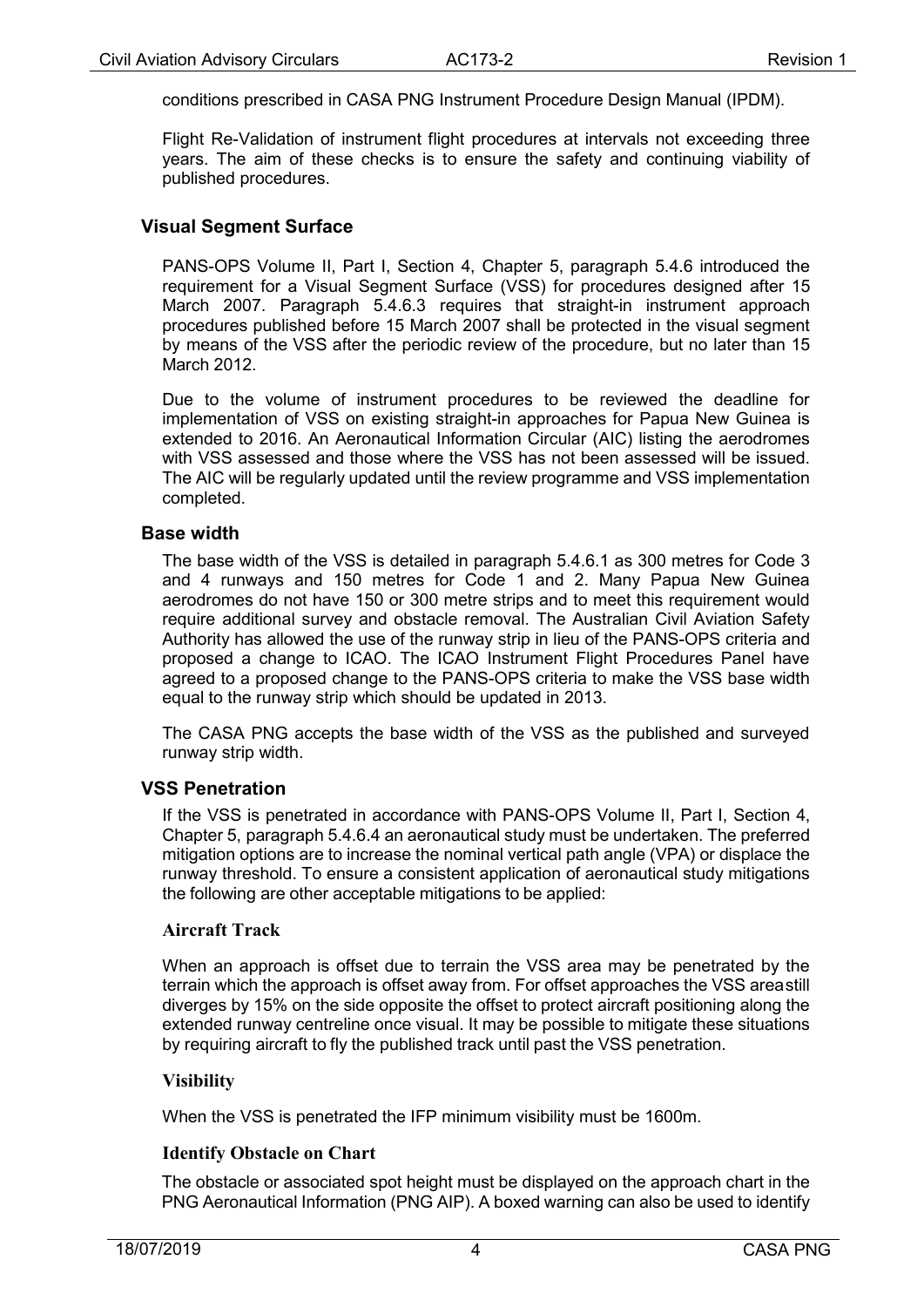VSS penetrations.

#### **Lighting**

For approaches used at night VSS penetrations not otherwise mitigated must be lit. If the approach requires the obstacle to be lit then the lighting must have a monitoring system and a process established for when the lighting is not operational. If there is already lighting in the vicinity of the penetration that can be taken into account in assessing the necessity for other lighting.

## <span id="page-4-1"></span><span id="page-4-0"></span>**3 Final Approach Segment**

#### **Straight-in approach criteria**

To qualify as a straight-in NPA, a RWY must meet more requirements than those specified in Pans Ops. Design work should not commence until the following aspects are addressed. If any requirement cannot be fully met, the procedure may only be designed as Circling or Cloud break, though the final segment may still be aligned with a runway when appropriate.

The runway to be served by the approach:

- a) meets requirements for a "non-precision approach runway", in accordance with Annex 14.and CAR Part 139; and
- b) provides Obstacle Limitation Surfaces based on available strip width and in accordance with ICAO Annex 14; and
- c) by night, has RWY edge lighting with a maximum spacing of 90 metres between the lights on each side of the runway; and
- d) is equipped with a WDI (IWDI for night use) near the THR, to provide surface wind information to pilots on approach to land. If not so equipped, the following alternatives are acceptable:
	- 1. a WDI in a position that is clearly visible from DA/MDA during approach to the RWY; or
	- 2. an approved automatic weather information (AWIS) facility that broadcasts aerodrome weather (including surface wind) information; or
	- 3. an approved observer who has a suitable communication link with pilots.

If the WDI is not suitably positioned, its' adequacy must be assessed during flight validation.

If any other aspect of the requirements above cannot be met, at a domestic aerodrome, acceptability of the procedure shall be assessed by the CASA, in consultation with Instrument Flight Procedure Service Organisation (IFPSO) and operators who may use the approach. The flight check crew will be tasked to provide an assessment of procedure acceptability prior to the consultation process.

PANS-OPS Volume II, Part I, Section 4, Chapter 5, paragraph 5.2.2 provides details on the criteria for the straight-in approach area in the final approach segment. This section needs clarification and expansion in regard to the Papua New Guinea application. The following applies to straight-in approaches:

#### <span id="page-4-2"></span>• **Minimum distance for intersect**

In addition to PANS-OPS criteria in paragraph 5.2.2, the missed approach point (MAPt) for an approach with offset final approach track (FAT) must be located on or prior to the intersection with the runway extended centreline. Where this criteria cannot be met (VOR only or NDB only procedures) the FAT must be aligned to be within 150m laterally of the extended runway centre line at a distance of 1400m out from the runway threshold in order to be published as a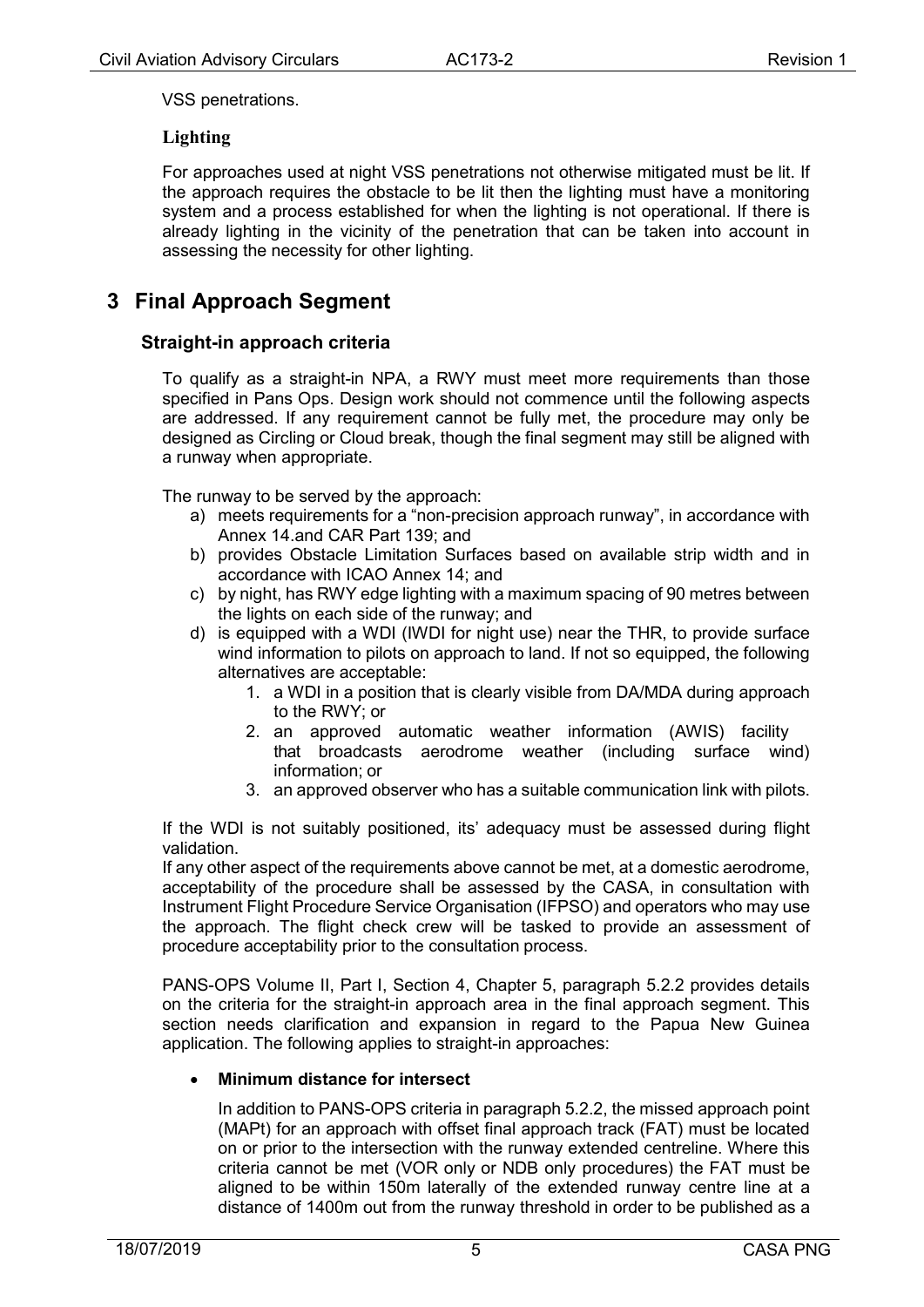straight- in approach.

A FAT can intersect the extended runway centreline at a distance less than 1400m provided the maximum FAT offset is 5° or less and the FAT is aligned to be within 150m laterally of the extended runway centre line at a distance of 1400m out from the runway threshold.

A FAT intersecting the extended runway centreline at a distance down to 900m is allowed for aircraft categories up to Cat C where operationally justified. The PNG AIP chart is to be annotated

"Not in accordance with ICAO PANS-OPS straight-in criteria, FAT intersects RWY CL at

*<xx>* M from RWY"

#### <span id="page-5-0"></span>• **Maximum angle between final approach track and centreline**

The maximum allowable offset angle between the FAT and the runway centreline is 30° for aircraft categories up to Category C in situations where operationally justified. The chart is to be annotated "Not in accordance with ICAO PANS-OPS straight-in criteria, FAT offset *<xx>* degrees"

The obstacle clearance altitude/height (OCA/H) adjustment as per PANS OPS Volume II, Part I, Section 4, Chapter 5, Appendix A applies. The actual value is be calculated rather than using a tabulated value.

#### <span id="page-5-1"></span>• **Exceptions**

An IFP published prior to January 2012 that do not meet expanded PANS-OPS criteria as detailed above can be approved for continued use subject to written approval from the CASA.

In some situations, there may be procedures that do not meet the guidelines outlined in regard to the PANS OPS alignment requirements but an operator may request to have the procedure published as straight in. In this situation an aeronautical study must be carried out and if the procedure is published it will require aircraft and aircrew special authorisation by the CASA. Authorisation is only available to Part 121, Part 125 & Part 135 certificated operators.

#### <span id="page-5-3"></span><span id="page-5-2"></span>**Circling approach**

#### **Alignment of the FAT**

In addition to the FAT alignment within 1NM of the usable landing surface detailed in PANS- OPS Volume II, Part I, Section 4, Chapter 5, paragraph 5.2.3 the MAPt is to be located within the area assessed for circling.

For example - The following distances apply for each aircraft category: CAT A 1.68NM, CAT B 2.66NM, CAT C 4.2NM, CAT D 5.28NM. If the procedure is to accommodate CAT A aircraft then the MAPt normally needs to be within 1.68NM of the runway. If the circling areas are combined for assessment, then the larger value will apply e.g. CAT A & B circling.

#### <span id="page-5-4"></span>**Cloud-break procedures**

Cloud-break procedures can be designed in cases where a straight-in approach is not possible and the circling approach criteria regarding final approach track alignment cannot be met, or the MAPt is not located within the circling area applicable to the aircraft category. Or, if a Circling area cannot be established, due to overly penalistic terrain, a Cloudbreak procedure is used to provide the best possible MDA.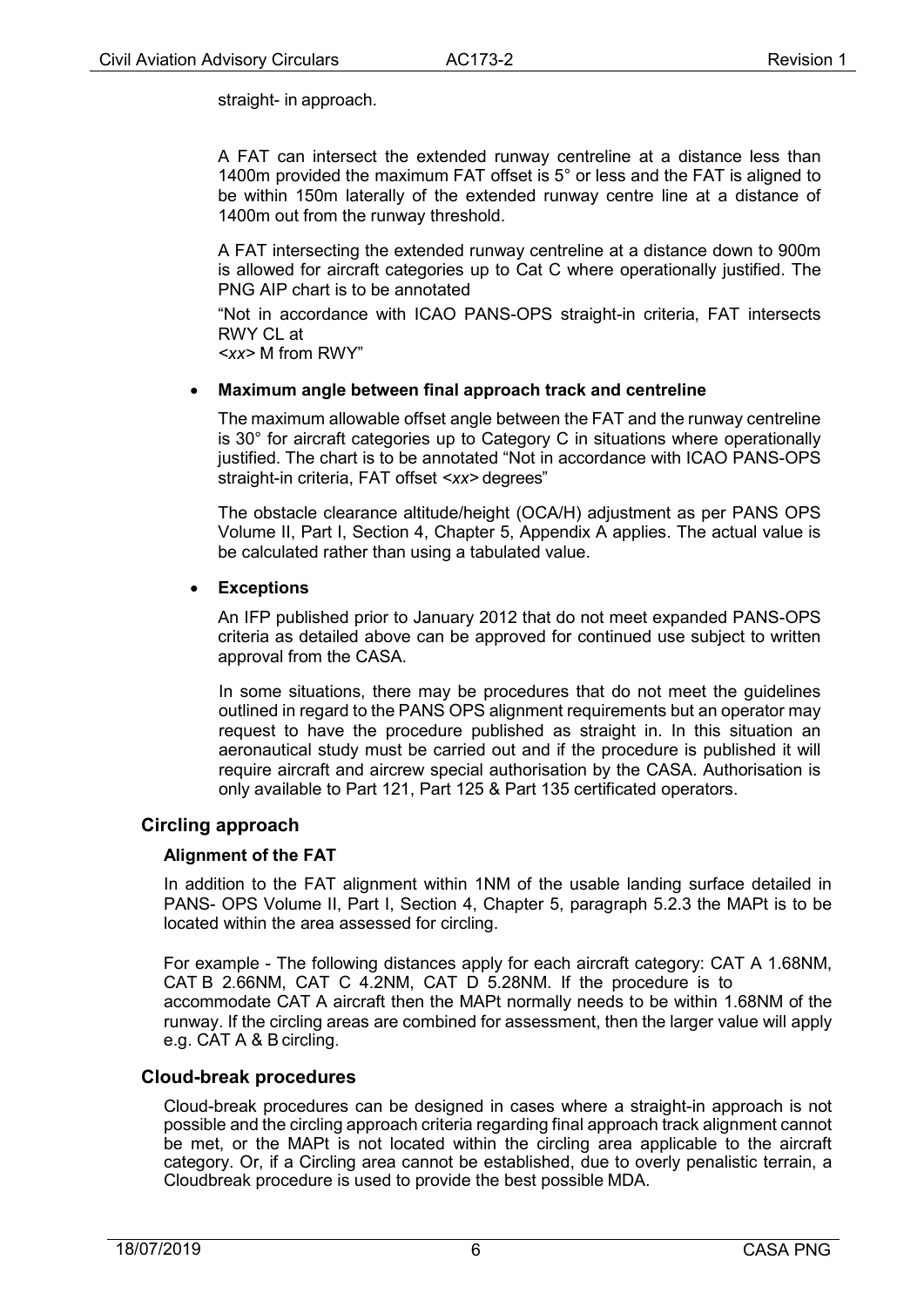The following criteria must be met for cloud-break procedures:

- The procedure is only available to Category A, B & C aircraft
- The Obstacle Clearance Height (OCH) lower limit is 500ft
- The Final approach MOC is 150m.
- The Minimum visibility is 5km (Dependent on Aerodrome Location)<br>• The MAPt for the procedure cannot be more than 10 NM from the
- The MAPt for the procedure cannot be more than 10 NM from the destination aerodrome reference point
- The procedure is available for day operations only.
- •

The procedure is to be published using the naming convention for circling approach. The approach chart shall be annotated:

"This procedure is specified to enable aircraft to establish required visual reference for continuation of visual approach to the landing RWY."

An IAP shall be designated as "Cloudbreak" when the MAPt is located outside of the Circling Area applicable to the highest category of aircraft for which the procedure is approved.

The procedure is still designed in accordance with Pans Ops criteria for the specific type of NPA to be employed, including a missed approach. As the distance from the MAPt to the nearest usable THR can be up to 10 NM, the designer must calculate the nominal track and distance involved in the visual segment and provide the information in the approach chart. This visual segment is identified on charts as a dotted line, clearly labeled with the words "If Visual".

Cloud-break procedures should only be designed in exceptional cases when all other design options have been assessed as inadequate and it is an imperative to enable IFR operations at an aerodrome.

#### <span id="page-6-1"></span><span id="page-6-0"></span>**Descent gradient**

#### **Gradient/angle limits**

The minimum gradient in the final approach segment of a NPA procedure with a FAF is  $4.7\%$  ( $\approx$  286 FT/NM). Optimum descent gradient is that which equates to a 3 $^{\circ}$  glide path. If a steeper gradient is necessary, the maximum permitted gradient is as follows:

- a) CAT A and B aircraft is 6.5% ( $\approx$  400 FT/NM), which is equivalent to a 3.8° glide path angle; and
- b) CAT C, D and E aircraft is 6.1% ( $\approx$  370 FT/NM), which is equivalent to a 3.5° glide path angle).

Gradients steeper than 5.24% (3°) shall only be used in exceptional circumstances, and implemented after consultation with FOIs and relevant operators.

If a gradient steeper than 5.24% must be used, an assessment must be made of rate of descent to ensure that this remains within the limits prescribed in Pans Ops.

The nominal climb gradient of the missed approach surface is 2.5% ( $\approx$  152 FT/NM) and should be used wherever possible. Refer to paragraph 3.1.4 for cases where steeper climb gradients may be used to gain an operational advantage. When a gradient other than the nominal gradient is used in the construction of the missed approach procedure, it must be indicated in the instrument approach chart,

#### **Determination of descent gradient for a non-precision approach with FAF**

The descent gradient (g) for a non-precision approach with a FAF is computed using the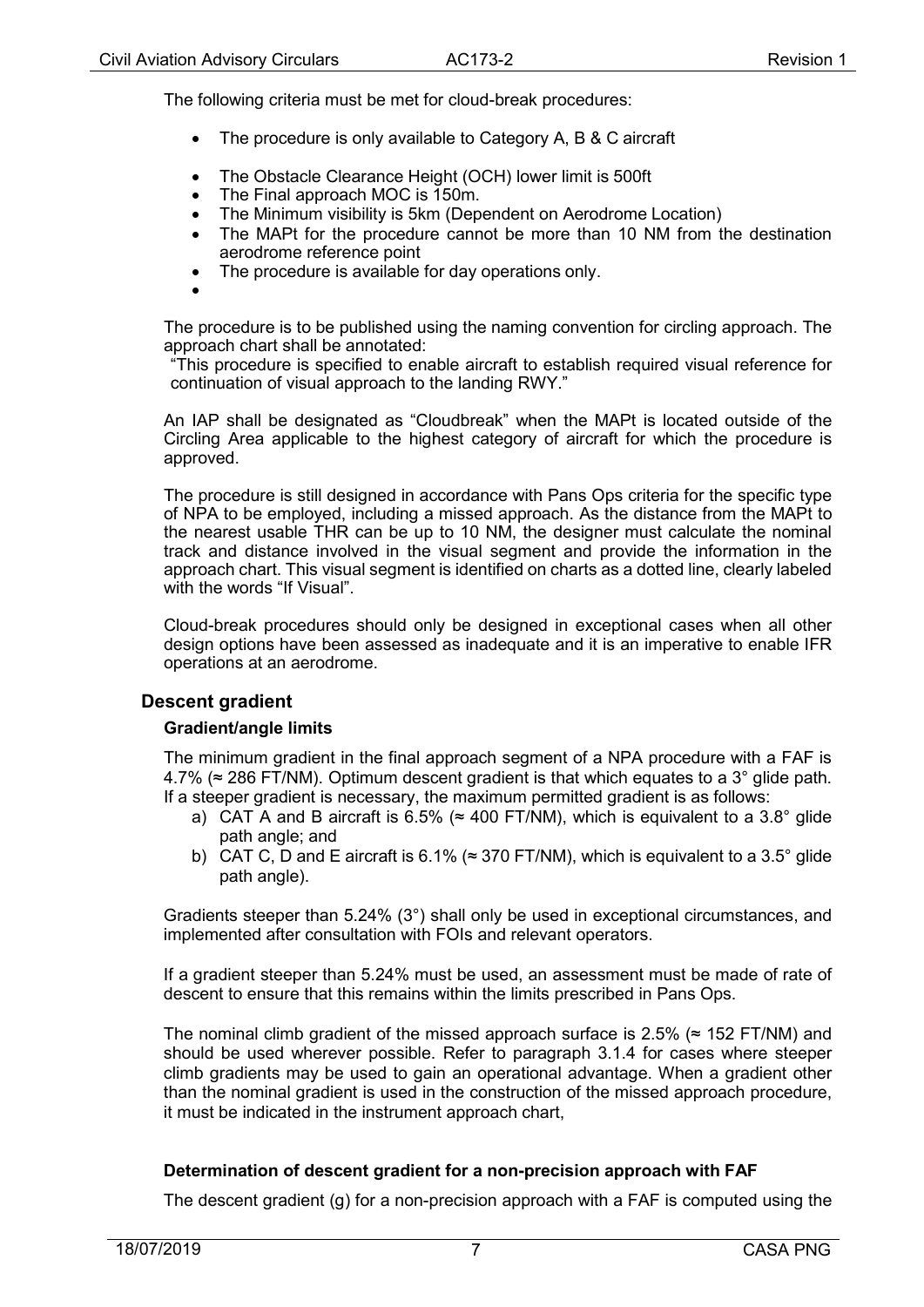equation:  $q = h/d$ . The values to be used are:

#### **For cloud-break procedures use:**

- d = the horizontal distance from the FAF to 1NM before the MAPt (this to enable sufficient time for assessment of meteorological conditions for continuation of flight under VFR beyond MAPt)
- h = the vertical distance between the altitude/height over the FAF and the OCA/H.

## <span id="page-7-0"></span>**4 Approach Naming Conventions**

ICAO Doc 8168 – PANS-OPS approach naming principles are to be used including the following:

#### <span id="page-7-1"></span>**Circling only approaches**

For annotation of the circling-only approach procedures (i.e. not aligned with a specific RWY for straight-in landing). Example: VOR A

If more than one circling approach exists at an aerodrome, or at adjacent aerodromes managed by the same approach unit, each approach is to have a different suffix assigned to it, starting with the letter A.

(e.g. VOR A, VOR B, NDB C).

#### <span id="page-7-2"></span>**Two same type approaches**

To differentiate between two separate approaches of the same type (e.g. VOR, NDB or RNAV), to the same RWY, suffixes are assigned starting from the letter Z. Any subsequent suffixes follow the inverse alphabetic order.

Example: RNAV (GNSS) Z RWY 16, RNAV (RNP) Y RWY 16

#### <span id="page-7-3"></span>**Helicopter approaches**

A helicopter approach to a point in space or a helipad is to include the final approach track in the approach name.

Example: RNAV (GNSS) 027 or VOR 027

### <span id="page-7-4"></span>**5 Aerodrome Operating Minima**

The MDA, DA and RH published on IAL charts is in accordance with ICAO Annex 6 Part 1. Operations are not permitted to MDA, DA or RH lower than those published on IAL charts. Unless otherwise noted on the approach chart, MDA and DA equals the OCA

Aircraft Landing Minima (ALM). Operators must, in accordance with ICAO Annex 6 Part 1, Chapter 4, establish ALM for each aerodrome to be used for operations. After consideration of the factors listed in Annex 6, operators may determine that their ALM should be higher than the stated aerodrome operating minima. In any event, all DA must be adjusted to determine an ALM which accounts for aircraft pressure error. Operators may apply aircraft pressure error correction or, alternatively, add at least 50 FT to the published DA.

Compensation for aircraft pressure error is not required when determining ALM for nonprecision approaches.

#### <span id="page-7-5"></span>**Publication of DA and MDA**

If the altitude difference between any two categories is less than 100 feet, those categories shall be combined, using the higher value of DA or MDA.

Approach procedures are not normally provided for aircraft in category E. Such aircraft may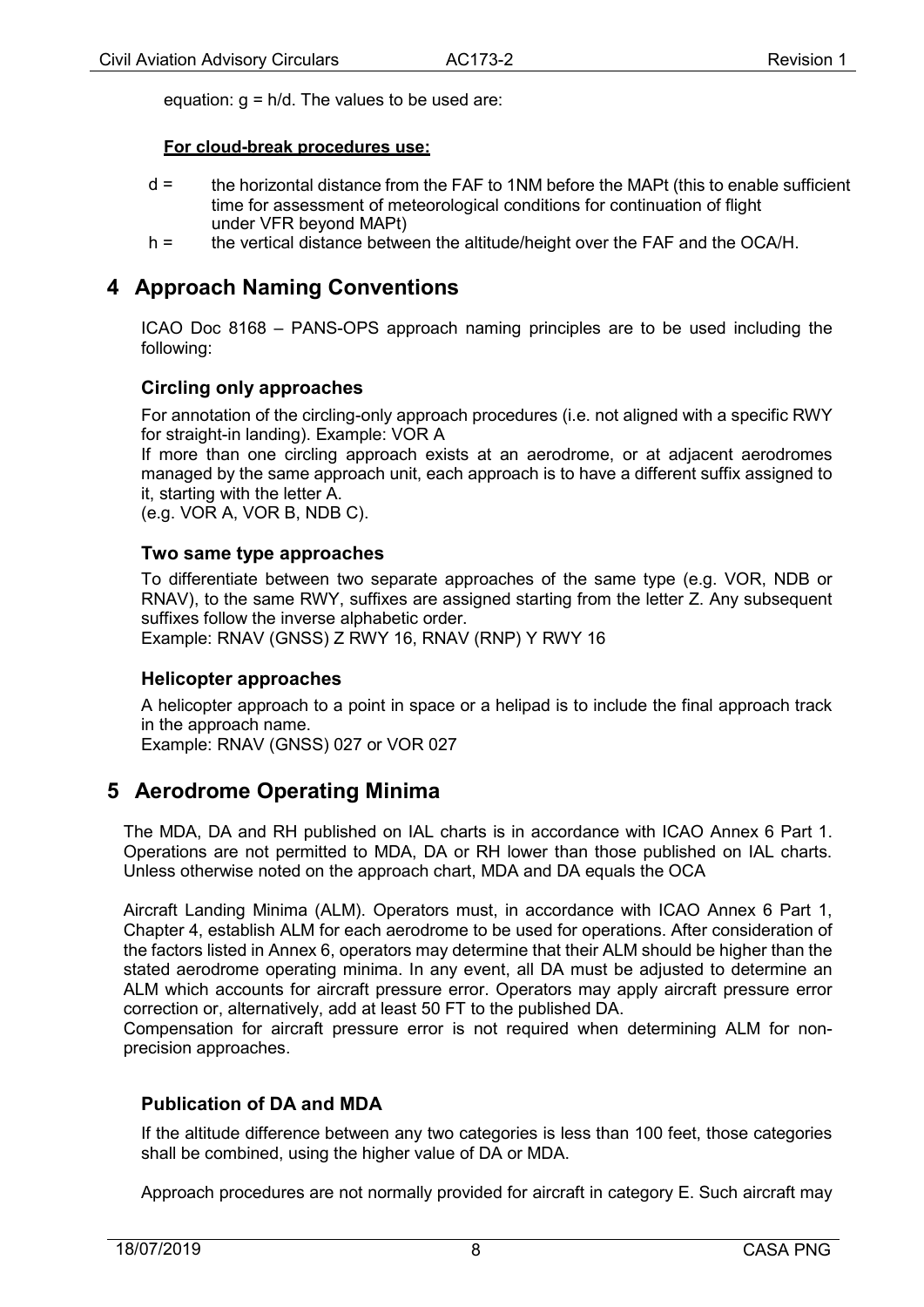conduct any approach that is available to aircraft in category D, but only at the exclusive risk of the aircraft's owner and operator. The owner and/or operator must determine suitability of the landing runway, in advance of the operation. If it is unsuitable and an Exemption is not available, neither the airport nor any of the related approaches may be used.

If RWY length is less than 1,000 metres, approach procedures are normally restricted to category A and B aircraft. In such cases, the minima box must show a heading for Category C but the relevant column must be "greyed out" and in the MDA row, the words "Not Permitted" shall be used.

This requirement must be applied when a location is served by other procedures that cater for aircraft in higher performance categories, if any of the procedures are restricted to specific categories. The requirement may be applied to procedures serving aerodromes where runway length is less than 1,000 metres, for consistency.

In order to avoid any possibility of confusion by chart users, a similar concept must be applied whenever it is necessary to exclude any category of aircraft from using a procedure.

#### <span id="page-8-0"></span>**Alternate Criteria**

Alternate criteria is specified for each chart and based on circling MDA for each aircraft category. The specification is expressed as a ceiling and visibility value, based on circling MDH plus 500 feet and circling visibility plus 2000 metres.

In cases where different procedures at the same location provide different Circling MDA, Alternate Criteria must be based on the worst-case Circling MDH and visibility. When creating a new approach at a location served by other approaches, Alternate Criteria must be reviewed, to ensure continued application of this policy.

## <span id="page-8-1"></span>**6 Validation of Instrument Flight Procedures**

The process for producing instrument flight procedures encompasses the acquisition of data, and the design and promulgation of procedures. It starts with the compilation and verification of the many inputs and ends with ground and/or flight validation of the finished product and documentation for publication.

Consequently, ground and/or flight validation and, in the case of RNAV IFP, an additional navigation database validation become part of the package of IFP design activities

Validation is the final step in the procedure design process, prior to publication in PNG AIP. The purpose of validation is to confirm the accuracy and completeness of all relevant obstacle and navigation data, and to assess the flyability and human factors of the IFP.

#### <span id="page-8-2"></span>**Validation Package.**

IFPS provider must compile an IFP validation package for use in the ground/flight validation process. Each validation package must include the following:

(1) A plan view of the final approach obstacle evaluation template, drawn on an

appropriate topographical map of scale 1:50,000 to safely accommodate use for navigation, elevated terrain analysis, obstacles and obstructions evaluation;

(2) Completed documents that identify associated terrain, obstacles and obstructions as applicable to the procedure. The controlling terrain/obstacle must be identified and highlighted on the appropriate chart;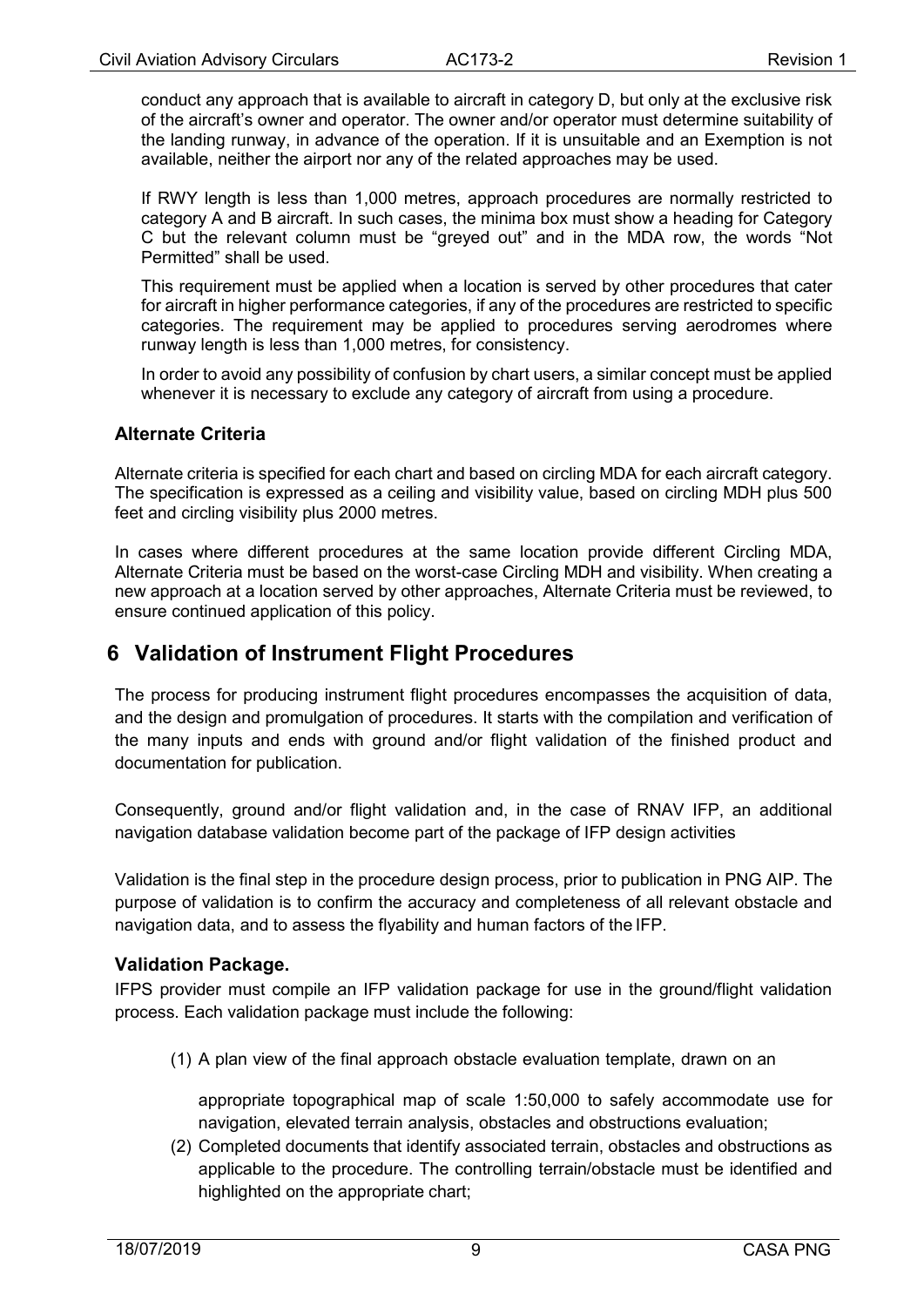- (3) Minimum altitudes determined to be applicable from map studies and database information for each segment of the procedure;
- (4) A narrative description of the IFP;
- (5) Plan and profile pictorial views of the IFP;
- (6) Documented data as applicable for each fix, intersection, and/or holding pattern; and
- (7) The output from the NAVAID coverage analysis together with any supporting data and design assumptions.

IFPS provider is responsible for all elements of the validation and must document their proposed validation activities in a plan and submit as early as possible to CASA PNG for acceptance.

#### <span id="page-9-0"></span>**Ground Validation.**

- a. IFPS provider must establish detailed procedures for conducting the ground validation of an IFP. The aim of ground validation is to reveal any errors in criteria application and documentation, and assess the flyability of the IFP.
- b. Ground validation must comprise the following elements:
	- (1) Aerodrome assessment Verification that the infrastructure required for the provision of an instrument runway as required by CAR Part 139 is in place;
	- (2) Navigational aid coverage Verification that the navigational aid coverage infrastructure required for the IFP as required by CAR Part 173 and ICAO Doc. 8071 is in place;
	- (3) Obstacle clearance review A review conducted by an authorized designer not involved in the design of the considered IFP for each route segment;
	- (4) Coding review A review of the coding of RNAV IFP conducted by an authorized designer not involved in the design; and
	- (5) Flyability assessment Verification that the IFP can actually be flown. The use of software tools is preferred, (e.g. PC-based to full flight simulator), in order to evaluate a range of aircraft types in various weight, speed and center of gravity configurations, and in various weather conditions (temperature, wind effects and visibility).
- c. Where a flyability assessment is conducted using a full flight simulator the following elements must be evaluated:
	- (1) All segments of the IFP must be assessed;
	- (2) In the case of SIDs and PDRs, all segments of the procedure from the departure end of the runway (DER) to joining the en-route structure or termination point must be assessed; and
	- (3) In the case of IAPs all segments of the procedure from the Arrival/ Initial Fix

through to the Missed Approach must be assessed.

- b. Where procedures share the same segment of flight (e.g. initial), the shared segment needs only to be validated once.
- c. In the case of RNAV IFP a test database for the full flight simulator produced by an appropriate navigation data provider for use in the flight management system (FMS) must be used.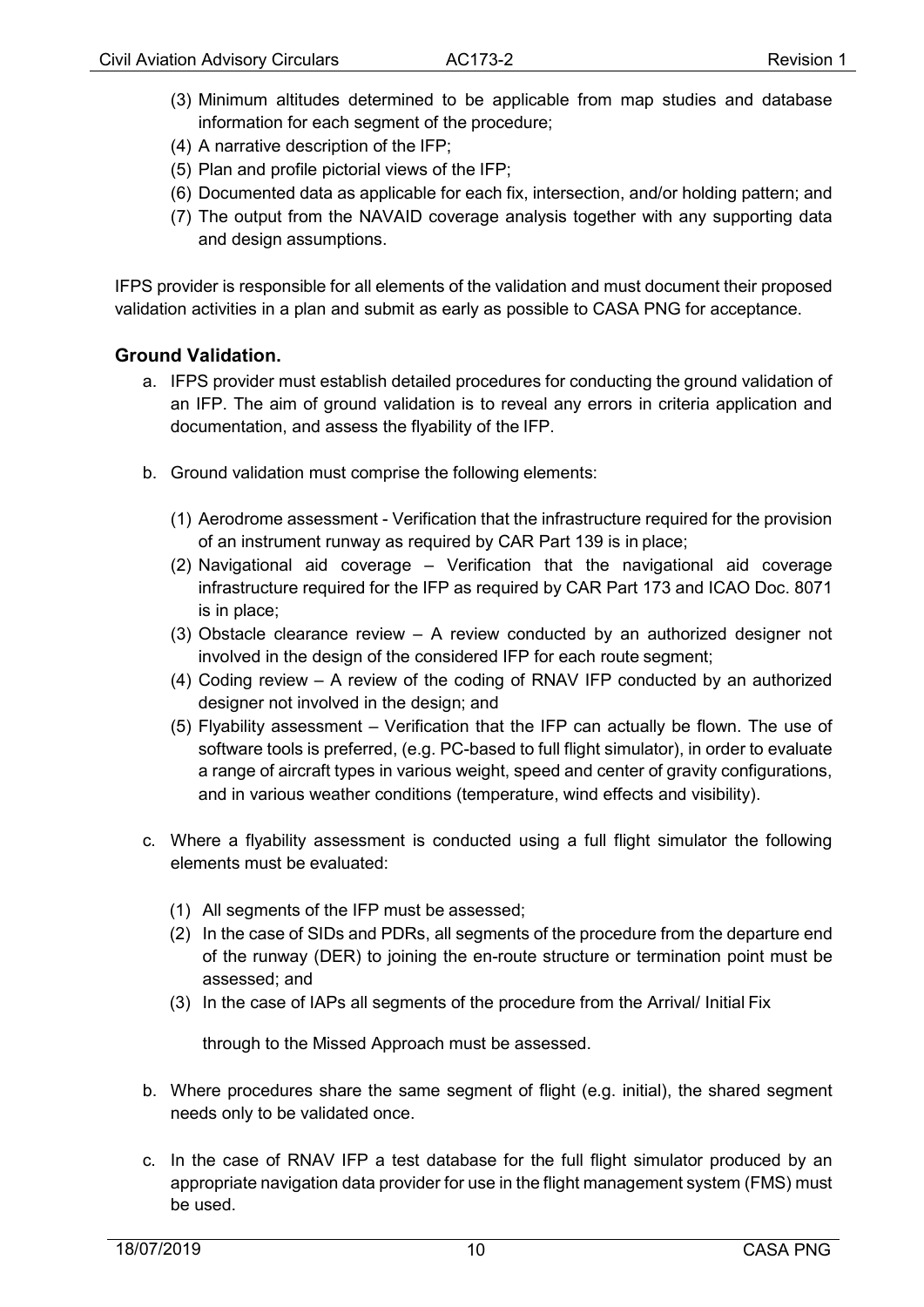- d. Where a ground validation cannot fully verify the accuracy and completeness of all obstacle and navigation data considered in the procedure design or the flyability of the IFP, a flight validation must be conducted. In determining whether a flight validation is required the custodian must consider a number of factors. These include, but are not limited to the following:
	- (1) Deviation from design criteria prescribed in Subpart D;
	- (2) Speed restrictions applied in the design;
	- (3) Any segment length less than minimum prescribed optimum length;
	- (4) A descent gradient used in the design greater than 6.1% for a non-precision approach and 3.5° for a precision approach;
	- (5) Procedures designed for use in a challenging terrain area and/or dense obstacle environment;
	- (6) Use of a Step Down Fix (SDF) in the final approach segment;
	- (7) A track change of greater than 90° at a waypoint has been used within an RNAV procedure;
	- (8) The introduction of new procedures at an aerodrome;
	- (9) A procedure type that is new; and
	- (10)Special crew procedures and/or operational techniques likely to be necessary to fly the procedures.

#### <span id="page-10-0"></span>**Flight Validation.**

- (a) IFPS provider must establish detailed procedures for conducting the flight validation of an IFP as required by this rule. The flight validation procedures must include the use of equipment that—
	- (1) Has the precision, and accuracy traceable to appropriate standards, that are necessary for the validation being performed;
	- (2) Has known measurement uncertainties including, but not limited to, the software, firmware and crosswind uncertainties;
	- (3) Records the actual flight path of the validation aircraft;
	- (4) Is checked before being released for use, and at intervals not exceeding the calibration intervals recommended by the manufacturer, to establish that the system is capable of verifying the integrity of the IFP; and
	- (5) Is operated in accordance with flight validation system procedures and criteria by persons who are competent and current on the system used.
- (b) Each IFP must be flight validated to ensure that—
	- (1) The IFP allows aircraft using the procedure to maneuver consistently within safe operating practices and pilot workloads for the categories of aircraft that the procedure is intended for;
	- (2) The IFP provides azimuth and distance information, and vertical guidance information for a precision approach ensure that an aircraft using the procedure remains clear of obstacles;
	- (3) The IFP is not affected by any radio frequency interference; and
	- (4) Visual guidance systems and cues for the runway are appropriate for the IFP and are not confused by lighting, pyrotechnic or laser displays, or any other visual distraction.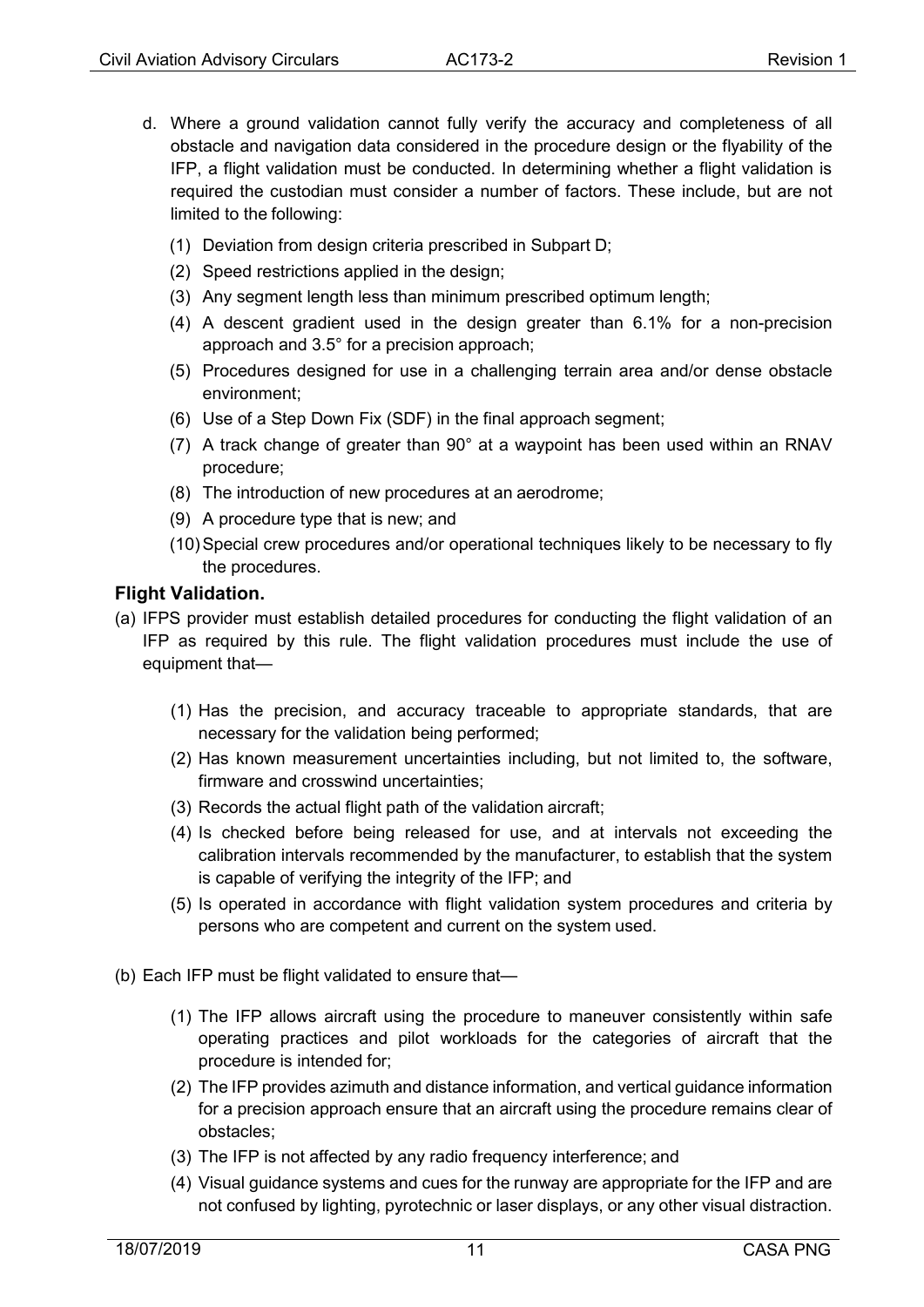- (c) The following IFP procedures do not require flight validation if it can be shown that current obstacle data meets the design requirements of the IFP:
	- (1) An en-route or an instrument arrival procedure unless—
		- (i) There is doubt about the coverage of the navigation system supporting the requirements of the procedure; or
		- (ii) The procedure limits the flyability and performance characteristics of the class of aircraft the procedure is designed for:
	- (2) An instrument departure procedure unless the procedure limits the flyability and performance characteristics of the class of aircraft the procedure is designed for:
	- (3) An amendment of a previously flight validated IAP if
		- (i) The design change can be verified during the design process; and
		- (ii) A safety assessment of the proposed amendment has been completed and confirms that no additional risks to the safety of the procedure are introduced by the amendment.
- (d) Where a flight validation is conducted the following elements must be evaluated:
	- (1) All segments of the IFP must be flown;
	- (2) In the case of SIDs and PDRs, all segments of the procedure from the departure end of the runway (DER) to joining the en-route structure or termination point must be flown; and
	- (3) In the case of IAPs all segments of the procedure from the Arrival/ Initial Fix through to the end of the Missed Approach must be flown.
	- (4) Flight validation of the visual maneuvering area must also be carried out.
- (e) Where procedures share the same segment of flight (e.g. initial), the shared segment needs only to be validated once.
- (f) In the case of RNAV IFP a test database produced by an appropriate navigation data- coding provider for use in the RNAV system must be used.
- (g) In the case of RNAV (GNSS) IAPs of a T- or Y- bar design, manual entry of the procedure into the RNAV system in use is acceptable. In this case the validating pilot will need to manually activate the Course Deviation Indicator (CDI) scaling changes during the different

phases of the flight.

- (h) Each custodian of the IFP must establish procedures for justifying the application of paragraph (c) to an instrument flight procedure.
- (i) Unless it is not practical to do so, the IFP designer must participate in the initial validation flight to assist in its evaluation and obtain direct knowledge of issues related to the procedure's design from the flight validation pilot.

#### <span id="page-11-0"></span>**Crew Requirements.**

Flight validations must be performed by qualified and experienced flight validation pilots. The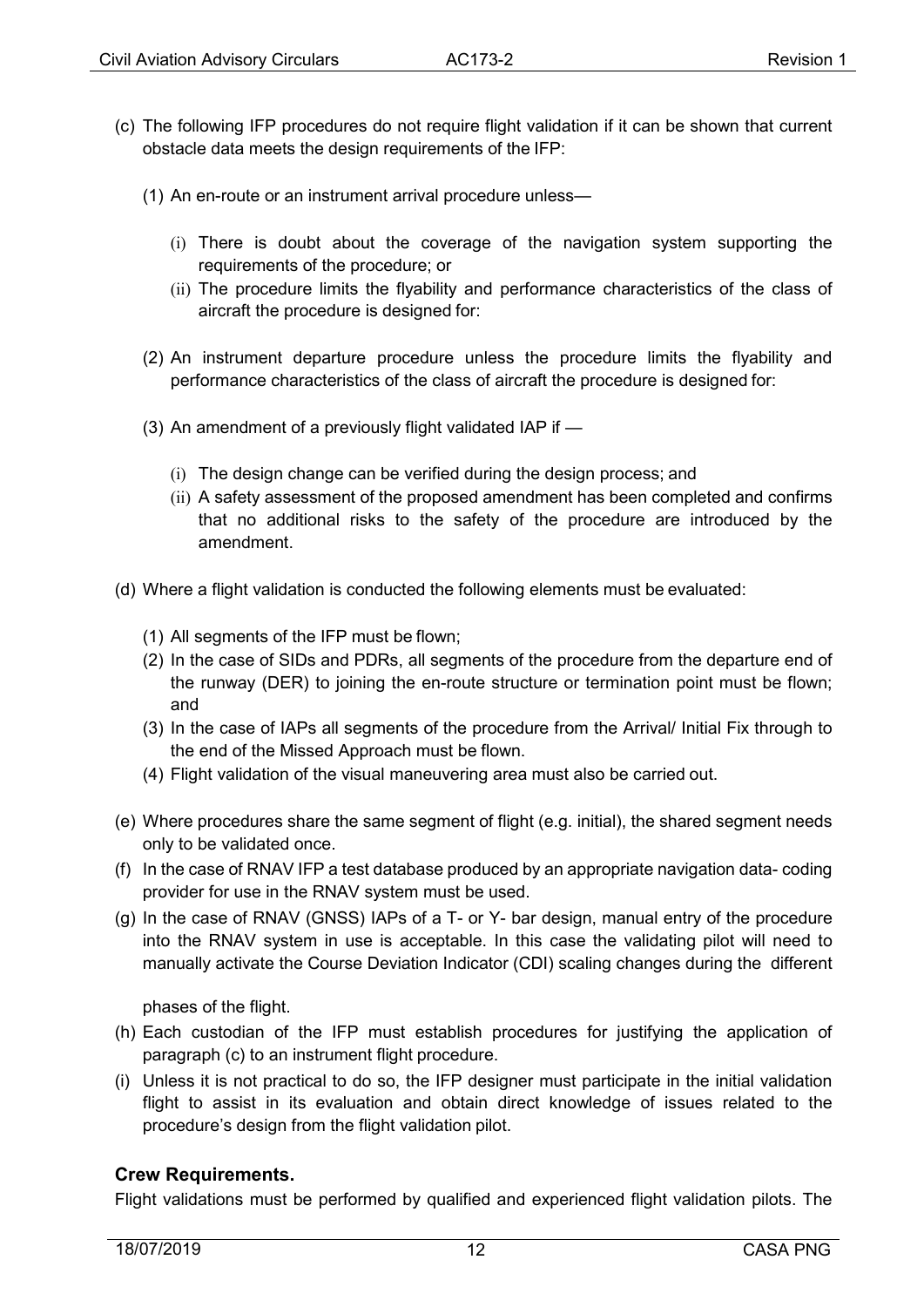qualifications and experience for flight validation pilots are specified in Appendix B to this AC.

The minimum crew of the validation aircraft shall be one pilot to validate the IFP and an observer to assist the pilot in the validation process while observing the "out of cockpit" environment. In the case of an aircraft requiring two pilots, one of the pilots may carry out the observer role. It is required that the observer has ICAO PANS-OPS Volume II knowledge (the procedure designer who designed the approach can be this observer)

Where the procedure to be flight validated is an RNAV (GNSS) IFP of a T- or Y- bar design and is to be manually loaded into the RNAV system, the flight validation pilot shall ensure that the observer is fully competent in the use of the RNAV system to be used for the flight.

#### <span id="page-12-0"></span>**Aircraft Requirements**

The aircraft to be used for flight validation of an IFP shall have the performance capabilities appropriate to the categories for which the IFP has been designed and to provide an adequate and safe climb and maneuverability performance due to the nature of the operation in close proximity to variable terrain.

#### <span id="page-12-1"></span>**Meteorological Conditions**

All IFP validation flights shall be conducted during daylight hours in visual meteorological conditions (VMC), which allow the flight to be carried out with a flight visibility of not less than 8KM, and in sight of the surface throughout the flight validation of the procedure

#### <span id="page-12-2"></span>**Navigation Database Validation**

- (a) Navigation database validation is only applicable to RNAV instrument flight procedures. Such procedures are coded using ARINC 424 path terminators to define specific nominal tracks, which are defined by waypoint location, waypoint type, and path terminator and, where appropriate, speed constraint, altitude constraint and course.
- (b) The key element of a navigation database validation is to ensure that the coding of the procedure in the RNAV/FMS system does not compromise the flyability and human factors of the procedure.
- (c) For small projects and/or individual flight procedure designs the following is an acceptable method of conducting a navigation database validation.
	- (a) On the successful outcome of the ground and/or flight validation, the IFP would then be published in the AIP. Once a database is available with the IFP included (normally available 7-10 days before the effective date of the procedure), it will require validation

in the RNAV system on the ground.

(d) For large projects affecting multiple procedures in an airspace change, where it may not be practicable to use the previous method, the Navigation Data Integrity Assurance Methodology may be considered as an acceptable means of navigation database validation. It is also recommended that CASA liaise with AOC holders to take account of findings from their own navigation database checks prior to the IFP effective date. The suitability of any method employed for navigation database validation shall be discussed with the CASA at an early opportunity, in the context of the overall validation plan.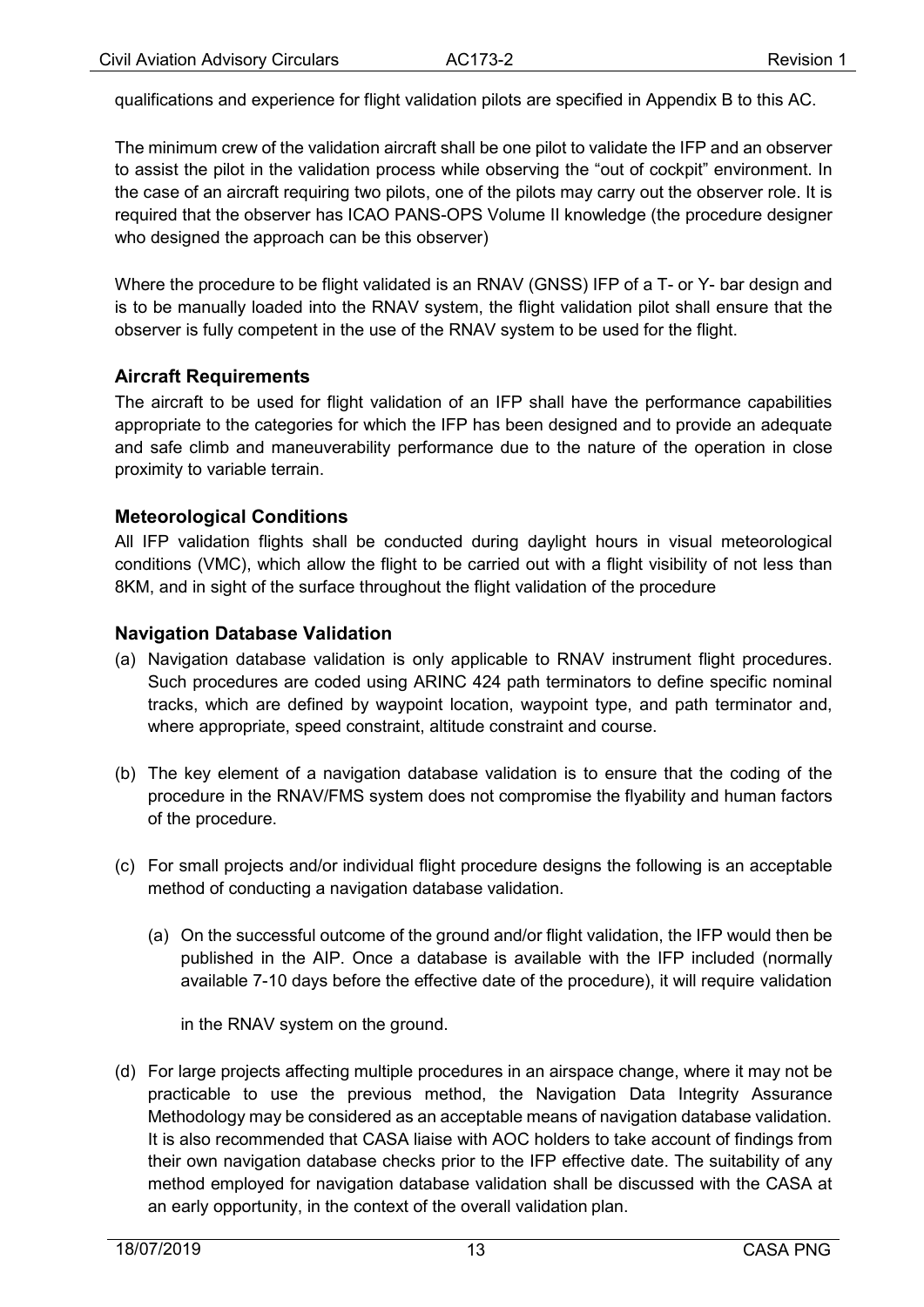(e) If the database validation is unable to take place until after the effective date of the IFP, then NOTAM action must be required to delay the effective date.

#### <span id="page-13-0"></span>**Reports**

Where a ground and/or flight and navigation database validation has been conducted, a report shall be completed by each of the following where applicable:

- (a) Instrument flight procedure approved designer;
- (b) Validating pilot;
- (c) Relevant ATS unit.

Validation reports shall be forwarded to CASA after the final validation of the IFP has been completed. Completed reports shall be forwarded to the Director.

For unsatisfactory validation, return the IFP to the procedure design entity for corrections by providing a detailed feedback to the CASA and other stakeholders, and suggest mitigation and corrections for unsatisfactory results.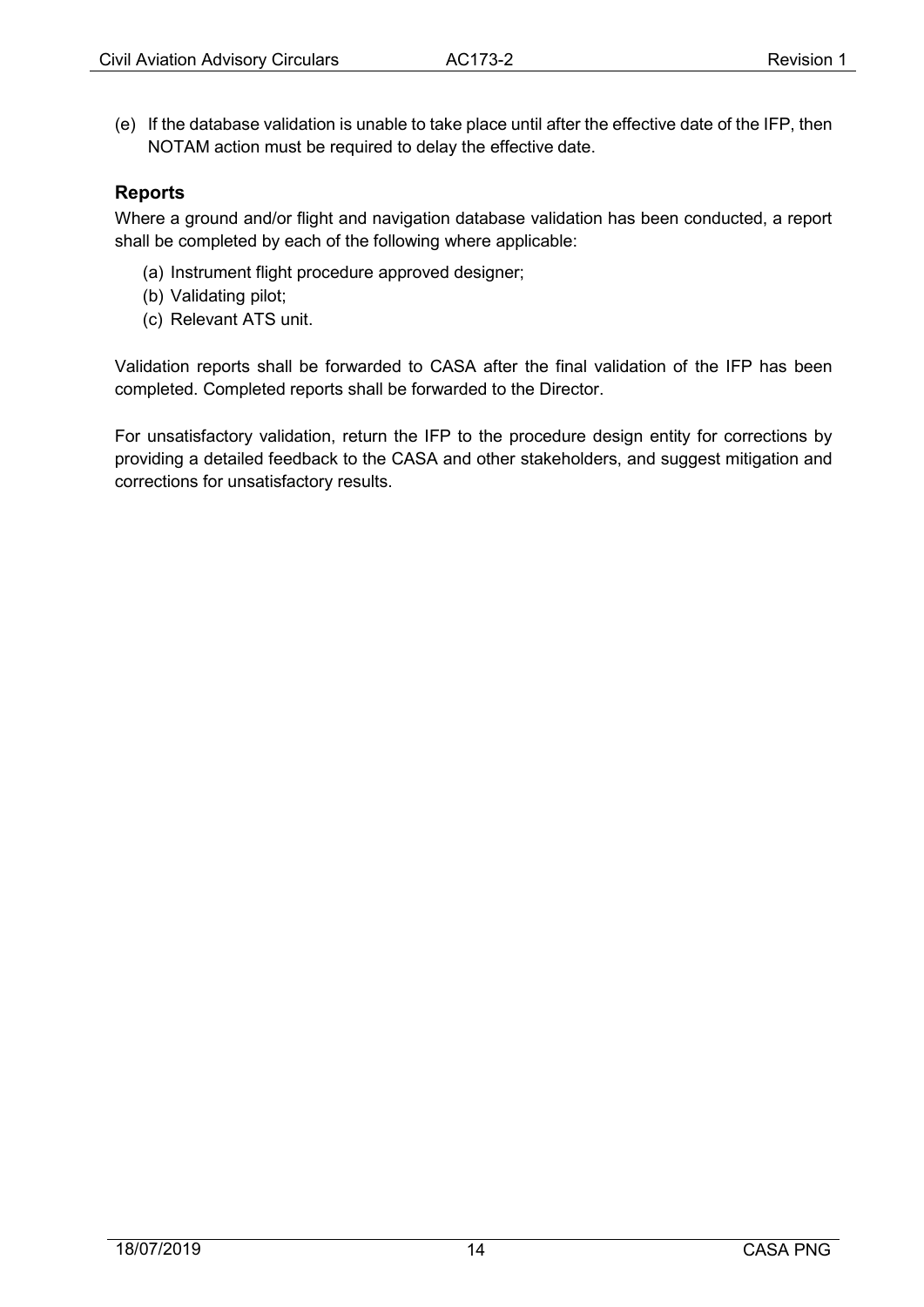## <span id="page-14-1"></span><span id="page-14-0"></span>**APPENDIX A –AERODROME OPERATINGMINIMA**

#### **Landing**

#### <span id="page-14-2"></span>**Category I Precision Approach**

Published ILS CAT 1 DA and visibility minima are available to all aircraft except that:

- a. visibility 1.5KM is required when HIAL is not available; and
- b. visibility 1.2KM is required unless:
- 1. the aircraft is manually flown for the entire approach using a flight director or the aircraft is flown to the CAT 1 DA with an autopilot coupled (LLZ and GP); and
- 2. the aircraft is equipped with a serviceable failure warning system for the primary attitude and heading reference systems; and
- 3. high intensity runway edge lighting is available.

A Category I operation is a precision instrument approach and landing using ILS, MLS with a decision height not lower than 200 ft and with a runway visual range not less than 550 m.

| <b>Category I minima</b>  |                             |                                 |                          |                    |  |  |
|---------------------------|-----------------------------|---------------------------------|--------------------------|--------------------|--|--|
| <b>Decision</b><br>height | Facilities/RVR <sup>1</sup> |                                 |                          |                    |  |  |
|                           | Full <sup>286</sup>         | Intermediate <sup>3&amp;6</sup> | Basic <sup>4&amp;6</sup> | Nil <sup>586</sup> |  |  |
| 200 ft                    | 550m                        | 700m                            | 800m                     | 1,000m             |  |  |
| 201-250 ft                | 600<br>lm                   | 700<br>m                        | 800<br>lm                | 1,000m             |  |  |
| 251-300 ft                | 650<br>m                    | 800<br>m                        | 900<br>lm                | 1,200m             |  |  |
| 301 ft and above 800m     |                             | 900m                            | 1,000m                   | 1,200m             |  |  |

Note 1: These figures are either the reported RVR or the meteorological visibility when reported RVR not available.

Note 2: Full facilities comprise runway markings, 720 m or more of HI/MI approach lights, runway edge lights, threshold lights and runway end lights. Lights must be on.

- Note 3: Intermediate facilities comprise runway markings, 420–719 m of HI/MI approach lights, runway edge lights, threshold lights and runway end lights. Lights must be on.
- Note 4: Basic facilities comprise runway markings, <420 m of HI/MI approach lights, any length of LI approach lights, runway edge lights, threshold lights and runway end lights. Lights must be on.
- Note 5: Nil approach light facilities comprise runway markings, runway edge lights, threshold lights, runway end lights or no lights atall.
- Note 6: The Table is applicable to conventional approaches with a glide slope angle up to and including 4°.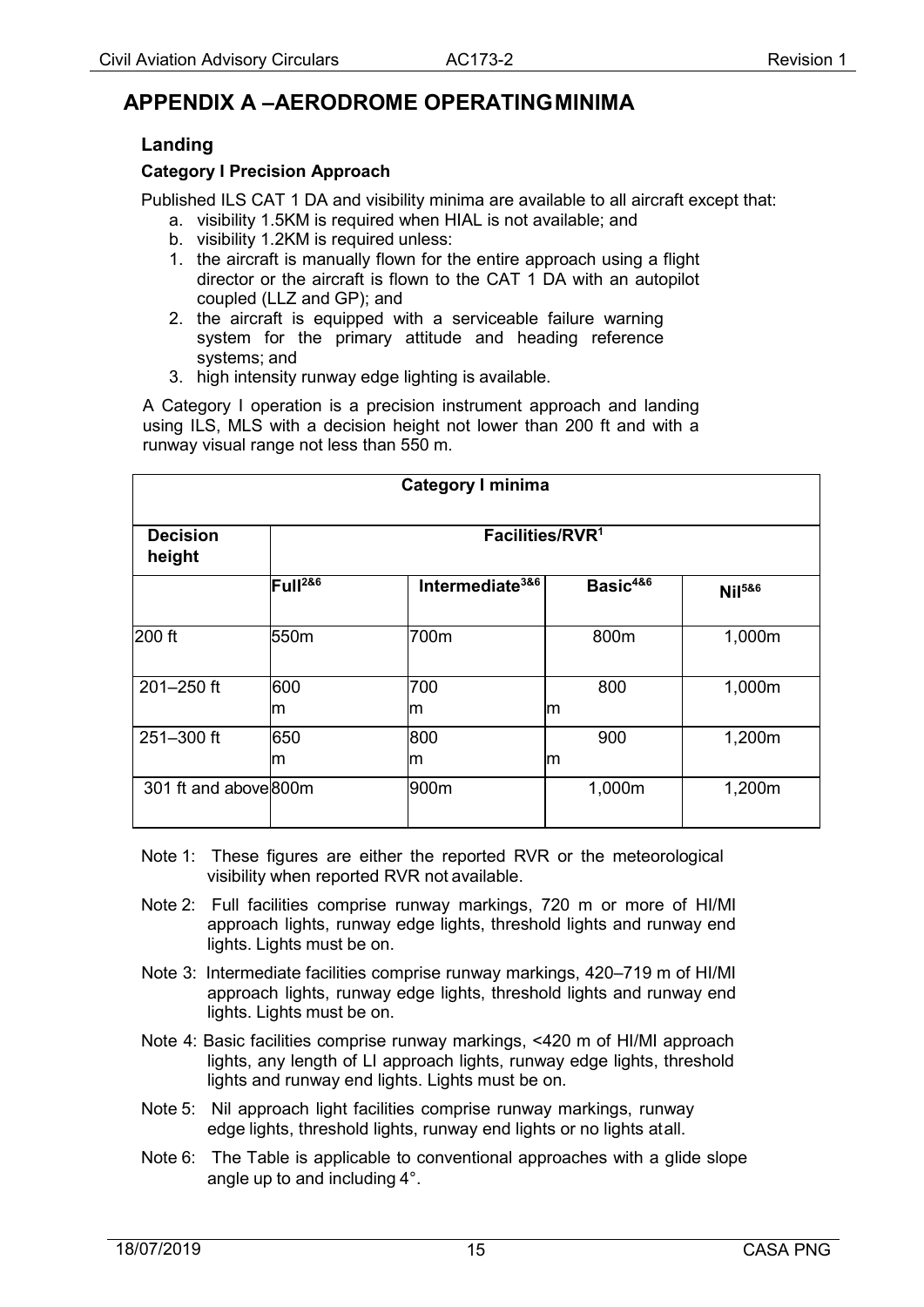#### <span id="page-15-0"></span>**Category II Precision Approach**

Availability. All engines operating ILS CAT 2 DA, RH and visibility minima are authorised for approved operators.

Operating Criteria

- a. Ground Facilities
	- Precision approach runway CAT 2.
	- Transmissometer or other approved RVR measurement available from at least one touchdown and one rollout reading.
- b. Airborne Equipment An approved:
	- flight director system; and
	- auto pilot coupled approach system; and
	- auto-land system (for RVR less than 880M); and
	- $-$  instrument failure warning system.
- c. Environmental Conditions
	- Maximum head-wind component including gust of 25KT, Maximum tailwind component including gust of 10KT,
	- Maximum crosswind component including gust of 10KT.

#### *Note: Operators are advised that the facilities required for Category 2 minim are not currently available at aerodromes in Papua New Guinea*

A Category II operation is a precision instrument approach and landing using ILS or MLS with a decision height below 200 ft but not lower than 100 ft and a runway visual range of not less than 300 m.

| <b>Category II minima</b>                  |                       |                                |  |  |  |
|--------------------------------------------|-----------------------|--------------------------------|--|--|--|
| RVR <sup>1</sup><br><b>Decision height</b> |                       |                                |  |  |  |
|                                            | Aeroplane<br>Category | <b>Aeroplane Category</b><br>D |  |  |  |
| 100 ft-120 ft                              | A, B & C<br>300m      | 300m <sup>2</sup> /350m        |  |  |  |
| 121 ft-140 f t                             | 400m                  | 400m                           |  |  |  |
| 141 ft and above                           | 450m                  | 450m                           |  |  |  |

- Note 1: The values in the table represent the absolute minimum RVR under the most favourable operating conditions (e.g auto‐coupled flight to below DH).
- Note 2: If autoland operations supported by the airport facilities, RVR for cat D can be reduced to 300m

#### <span id="page-15-1"></span>**Category III Precision Approach**

Category III operations are subdivided as follows: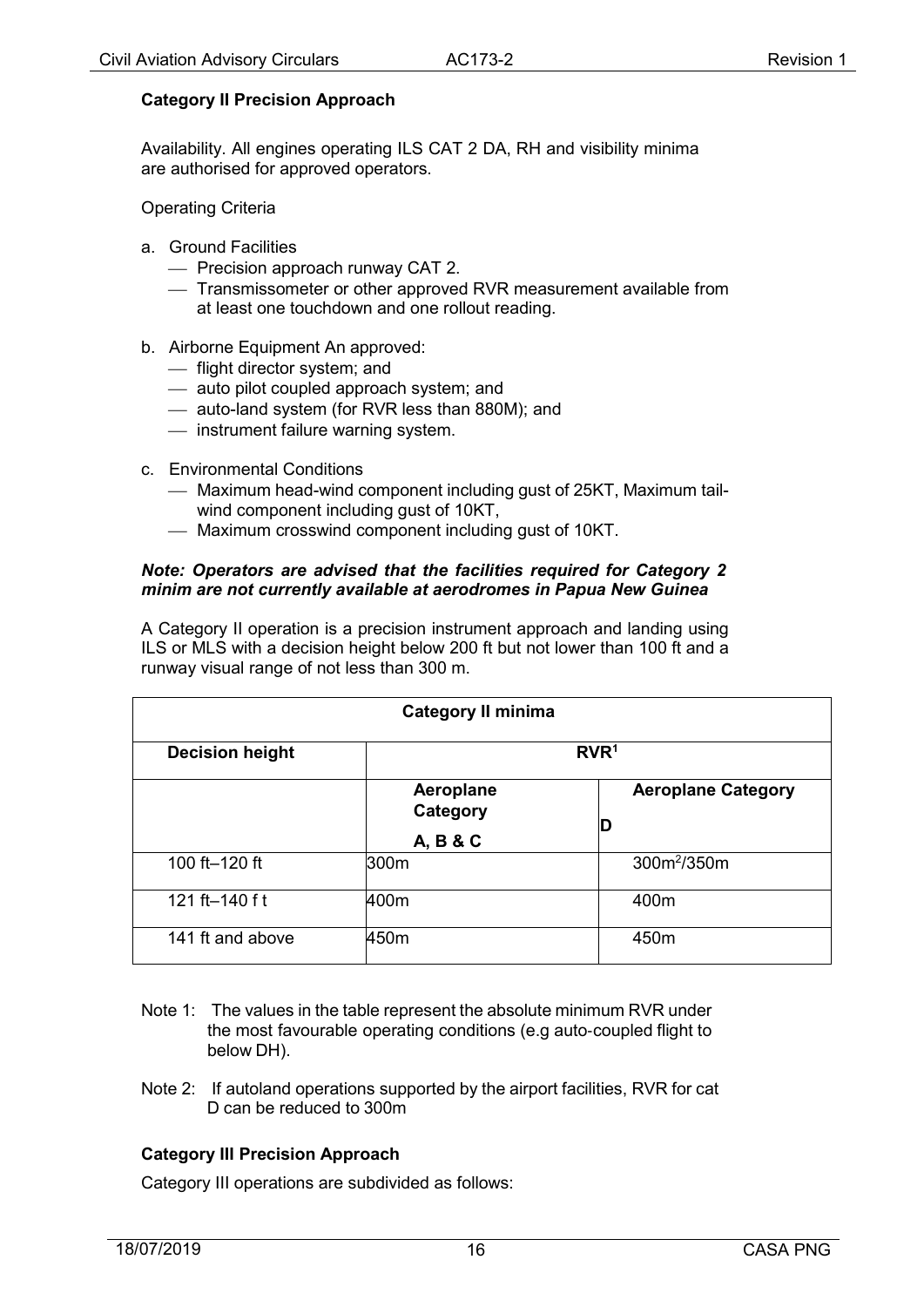- (i) A operations. A precision instrument approach and landing using ILS or MLS with:
	- a) A decision height lower than 100 ft; and
	- b) A runway visual range not less than 200m.
- (ii) B operations. A precision instrument approach and landing using ILS or MLS with:
	- a) A decision height lower than 50 ft, or no decision height; and
	- b) A runway visual range lower than 200 m but not less than 75m.

*Note: Where the decision height (DH) and runway visual range (RVR) do not*  fall within the same Category, the RVR will determine in which Category the *operation is to be considered.*

- (iii) No Decision Height Operations. Operations with no decision height may only be conducted if:
	- a) The operation with no decision height is authorised in the Aircraft Flight Manual;
	- b) The approach aid and the aerodrome facilities can support operations with no decision height; and
	- c) The operator has an approval for CAT III operations with no decision height.

*Note: In the case of a CAT III runway it may be assumed that operations with no decision height can be supported unless specifically restricted as published in the AIP or NOTAM.*

| <b>Category III minima</b> |                                          |                  |  |  |  |
|----------------------------|------------------------------------------|------------------|--|--|--|
| Approach Category          | Decision Height (ft)                     | $RVR(m)^1$       |  |  |  |
| <b>IIIA</b>                | Less than 100 ft                         | 200 <sub>m</sub> |  |  |  |
| <b>IIIB</b>                | Less than 100 ft                         | 150 <sub>m</sub> |  |  |  |
| <b>IIIB</b>                | Less than 50 ft                          | 125m             |  |  |  |
| <b>IIIB</b>                | Less than 50 ft or No Decision<br>Height | 75 <sub>m</sub>  |  |  |  |

Note1: Reported RVR must be available at the aerodrome in order to conduct Cat II or Cat III operations

#### **Non-Precision Approach**

The system minima for non-precision approach (NPA) procedures are not lower than the minimum descent height (MDH) values below.

| System minima   |                   |  |  |
|-----------------|-------------------|--|--|
| <b>Facility</b> | <b>Lowest MDH</b> |  |  |
| NPA with FAF    | $250$ ft          |  |  |
| NPA without FAF | 300 ft            |  |  |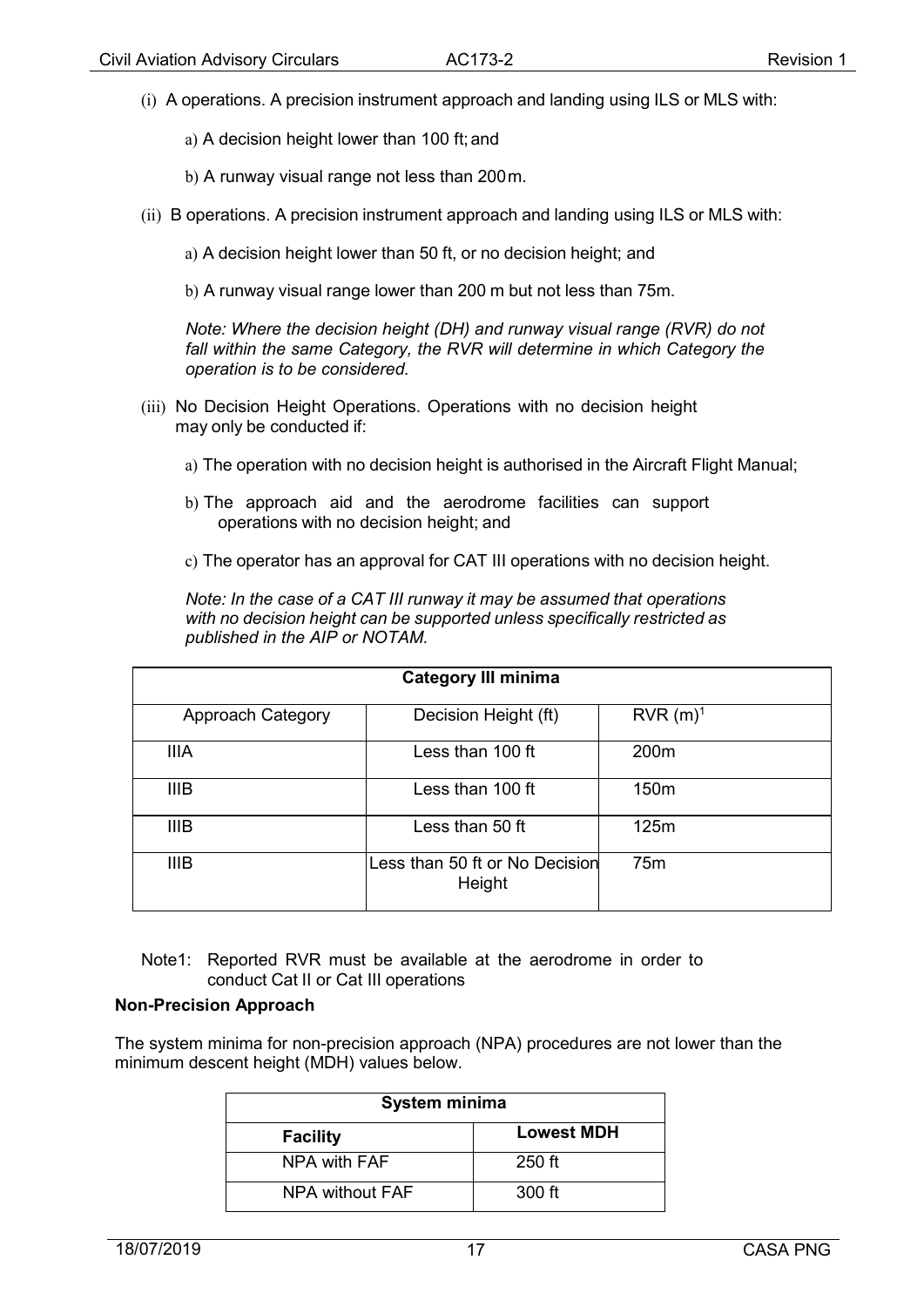The following four tables are only applicable to conventional approaches with a nominal descent slope of not greater than 4°. Greater descent slopes will usually require that visual glide slope guidance (e.g. PAPI) is also visible at the Minimum Descent Height. The distance figures are either reported RVR or meteorological visibility.

#### **RVR for non**‐**precision approach – full facilities**

Full facilities comprise runway markings, 720 m or more of HI/MI approach lights, runway edge lights, threshold lights and runway end lights. Lights must be on.

| Non-precision approach minima - Full facilities |                               |        |        |        |  |
|-------------------------------------------------|-------------------------------|--------|--------|--------|--|
| <b>MDH</b>                                      | <b>RVR/Aeroplane Category</b> |        |        |        |  |
|                                                 | А                             | в      | C      | D      |  |
| 250-299 ft                                      | 800m                          | 800m   | 800m   | 1,200m |  |
| 300-449 ft                                      | 900m                          | 1,000m | 1,000m | 1,400m |  |
| 450-649 ft                                      | 1,000m                        | 1,200m | 1,200m | 1,600m |  |
| 650 ft and above                                | 1,200m                        | 1,400m | 1,400m | 1,800m |  |

#### **RVR for non**‐**precision approach – intermediate facilities**

Intermediate facilities comprise runway markings, 420–719 m of HI/MI approach lights, runway edge lights, threshold lights and runway end lights. Lights must be on.

| Non-precision approach minima - Intermediate facilities |                               |        |        |        |  |
|---------------------------------------------------------|-------------------------------|--------|--------|--------|--|
| <b>MDH</b>                                              | <b>RVR/Aeroplane Category</b> |        |        |        |  |
|                                                         |                               | B      | С      | D      |  |
| 250–299 ft                                              | 1,000m                        | 1,100m | 1,200m | 1,400m |  |
| $300 - 449$ ft                                          | 1,200m                        | 1,300m | 1,400m | 1,600m |  |
| 450-649 ft                                              | 1,400m                        | 1,500m | 1,600m | 1,800m |  |
| 650 ft and above                                        | 1,500m                        | 1,500m | 1,800m | 2,000m |  |

#### **RVR for non**‐**precision approach – basic facilities**

Basic facilities comprise runway markings, <420 m of HI/MI approach lights, any length of LI approach lights, runway edge lights, threshold lights and runway end lights. Lights must be on.

| Non-precision approach minima - Basic facilities |                               |  |  |  |
|--------------------------------------------------|-------------------------------|--|--|--|
| <b>MDH</b>                                       | <b>RVR/Aeroplane Category</b> |  |  |  |
|                                                  |                               |  |  |  |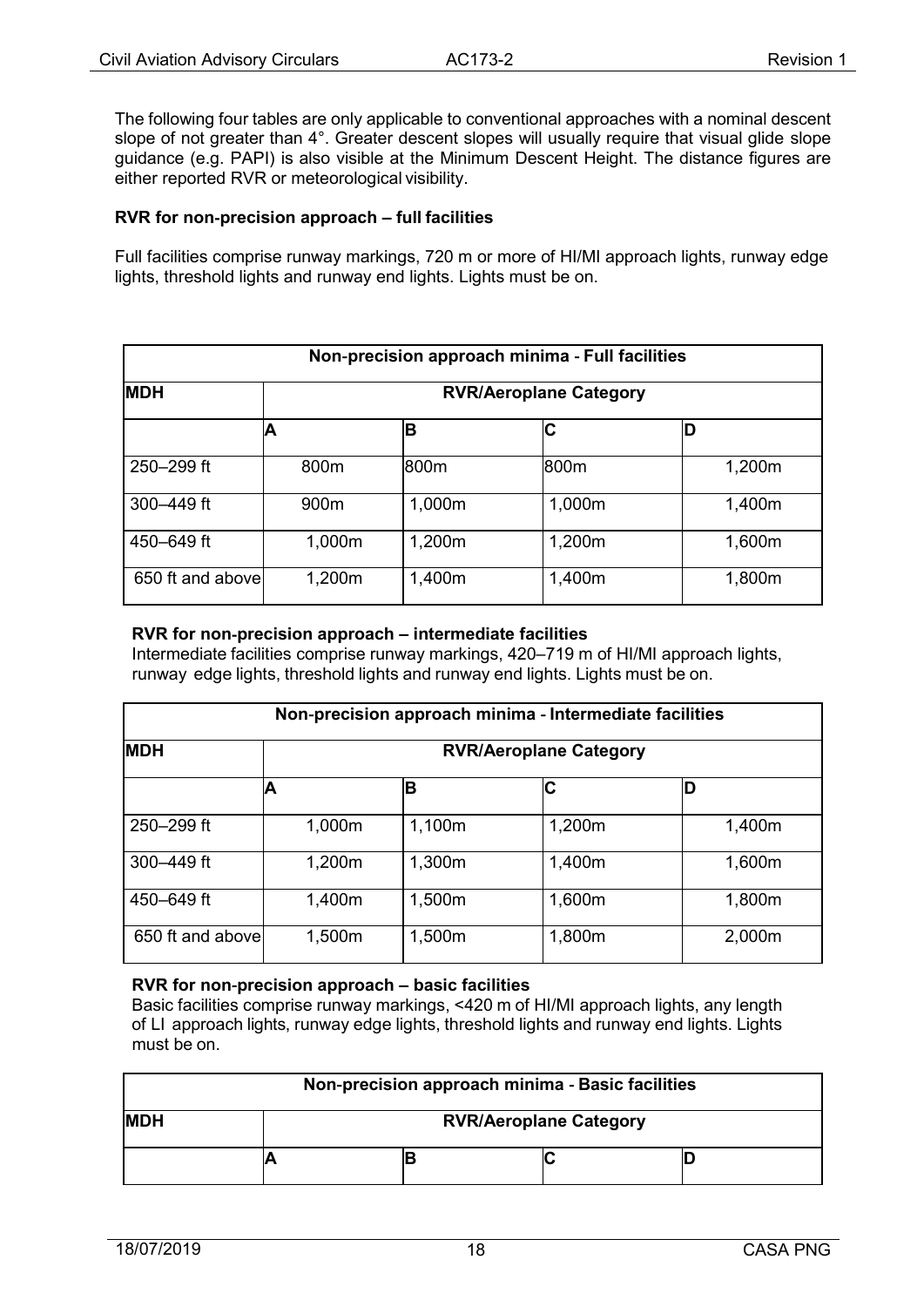| 250-299 ft       | 1,000m | 1,300m | 1,400m | 1,600m |
|------------------|--------|--------|--------|--------|
| 300-449 ft       | 1,300m | 1,400m | 1,600m | 1,800m |
| 450–649 ft       | 1,500m | 1,500m | 1,800m | 2,000m |
| 650 ft and above | 1,500m | 1,500m | 2,000m | 2,000m |

#### **RVR for non**‐**precision approach– Nil approach light facilities**

Nil approach light facilities comprise runway markings, runway edge lights, threshold lights, runway end lights or no lights at all.

| Non-precision approach minima - Nil approach light facilities |                               |        |        |        |  |
|---------------------------------------------------------------|-------------------------------|--------|--------|--------|--|
| <b>MDH</b>                                                    | <b>RVR/Aeroplane Category</b> |        |        |        |  |
|                                                               | A                             | B      | C      |        |  |
| 250-299 ft                                                    | 1,500m                        | 1,500m | 1,600m | 1,800m |  |
| $300 - 449$ ft                                                | 1,500m                        | 1,500m | 1,800m | 2,000m |  |
| 450–649 ft                                                    | 1,500m                        | 1,500m | 2,000m | 2,000m |  |
| 650 ft and above                                              | 1,500m                        | 1,500m | 2,000m | 2,000m |  |

#### <span id="page-18-0"></span>**Take-off minima**

Standard Take-off Minima are applicable at all aerodromes except where otherwise detailed on individual Aerodrome Charts.

Standard Take-Off Minima, day and night, are contained in the following table. These take- off minima are not applicable when in the case of an engine failure in multi-engined aircraft, a retum to land at the departure aerodrome is necessary.

Meteorological conditions are then to be above IAL minima or such as to allow a visual approach:

|    |                                                                                                        | Ceiling | Visibility       |
|----|--------------------------------------------------------------------------------------------------------|---------|------------------|
| 1. | IFR multi-engined aircraft above 5700KG which are:                                                     |         |                  |
|    | two pilot operated, or<br>a.                                                                           |         |                  |
|    | single-pilot operated turbojet or equipped with<br>b.                                                  |         | 800 <sub>m</sub> |
|    | operative auto-feather; and                                                                            |         | 500m             |
|    | c. with RWY edge lighting and either RWY centre<br>line lighting or centre line marking. (See notes 1, |         |                  |
|    | 2, 4, 5                                                                                                |         |                  |
|    | 2. IFR multi-engined aircraft not above 5700KG which                                                   |         |                  |
|    | are:                                                                                                   |         |                  |
|    | two pilot operated, or<br>a.                                                                           |         |                  |
|    | single-pilot operated turbojet or equipped with<br>b.                                                  |         | 800 <sub>m</sub> |
|    | operative auto- feather, and                                                                           | 0       | 500 <sub>m</sub> |
|    | c. c. with RWY edge lighting and either RWY                                                            |         |                  |
|    | centreline lighting or centre line marking. (see notes                                                 |         |                  |
|    | $2, 3, 4, 5$ ).                                                                                        |         |                  |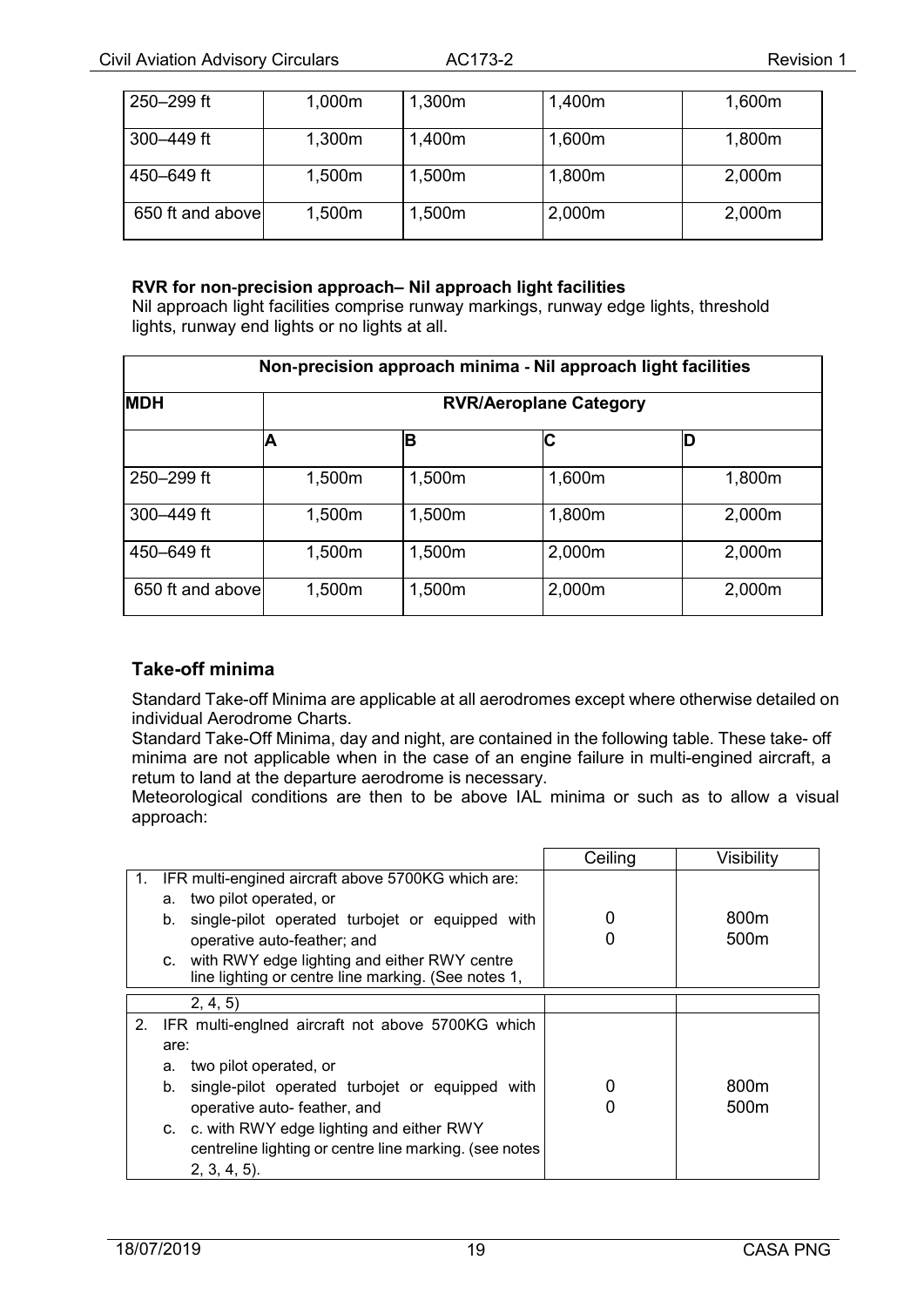| 3. All other IFR aircraft, at aerodrome without approved |                     |                     |
|----------------------------------------------------------|---------------------|---------------------|
| instrument approach procedure:                           |                     |                     |
| a. DAY (see note 4)                                      | 500FT               | 4000m               |
| b. b. NIGHT                                              | Not permitted       | Not permitted       |
| 4. 4. All other IFR aircraft. (see note 4)               | 300FT               | 2000m               |
| 5. All other IFR aircraft, at aerodrome with or without  |                     |                     |
| approved instrument approach procedure:                  |                     |                     |
| a. DAY (see note 4)                                      | <b>VMC</b> criteria | <b>VMC</b> criteria |
| <b>NIGHT</b><br>b.                                       | Not permitted       | Not permitted       |

*Note 1: Aeroplanes/helicopters must comply with pertinent obstacle clearance requirements of CAR Parts 121, 125, 135, 136.*

*Note 2: Visibilities may be reduced by specific approval; such approvals along with mandatory requirements must be inserted in Company Operations Manuals.*

*Note 3:*

- *a. Aircraft engine out climb gradient under ambient conditions (manufacturer's data) must be at least 0.3% greater than the obstacle free gradient for the runway length required.*
- *b. Aircraft may use published obstacle free gradients, provided such gradients are surveyed to at least a distance of 7,500M from end of TODA. All runways with strip widths of 150M or greater are surveyed to 7,500M unless otherwise annotated.*
- *c. Where an operator can establish an obstacle free gradient (150M baseline at end of TODA, 12.5% splays, 7500M distance) not more than 30 degrees from runway heading, and whose procedures involve not more than 15 degrees of bank to track within the splay, and 3(a) above can be met, these minima may be used.*

*Note 4: The pilot In command is responsible for ensuring that:*

- *e. terrain clearance is assured until reaching the applicable safety altitude;*
- *f. in the· case of a multi-engined aircraft, 4(a) above can be complied with should engine failure occur at any time after V1, or lift-off, or encountering non-visual conditions;*
- *g. if a return to the departure aerodrome is not possible, that the aircraft performance and fuel availability is adequate to enable the aircraft to proceed to a suitable aerodrome, having regard to terrain, obstacles and route distance limitations.*

*Note 5: Requirements for two pilot operations are:*

- *a. endorsed on type;*
- *b. multi-crew trained on type;*
- *c. multi-crew proficiency checked within the previous 13 months; and*
- *d. instrument rated.*